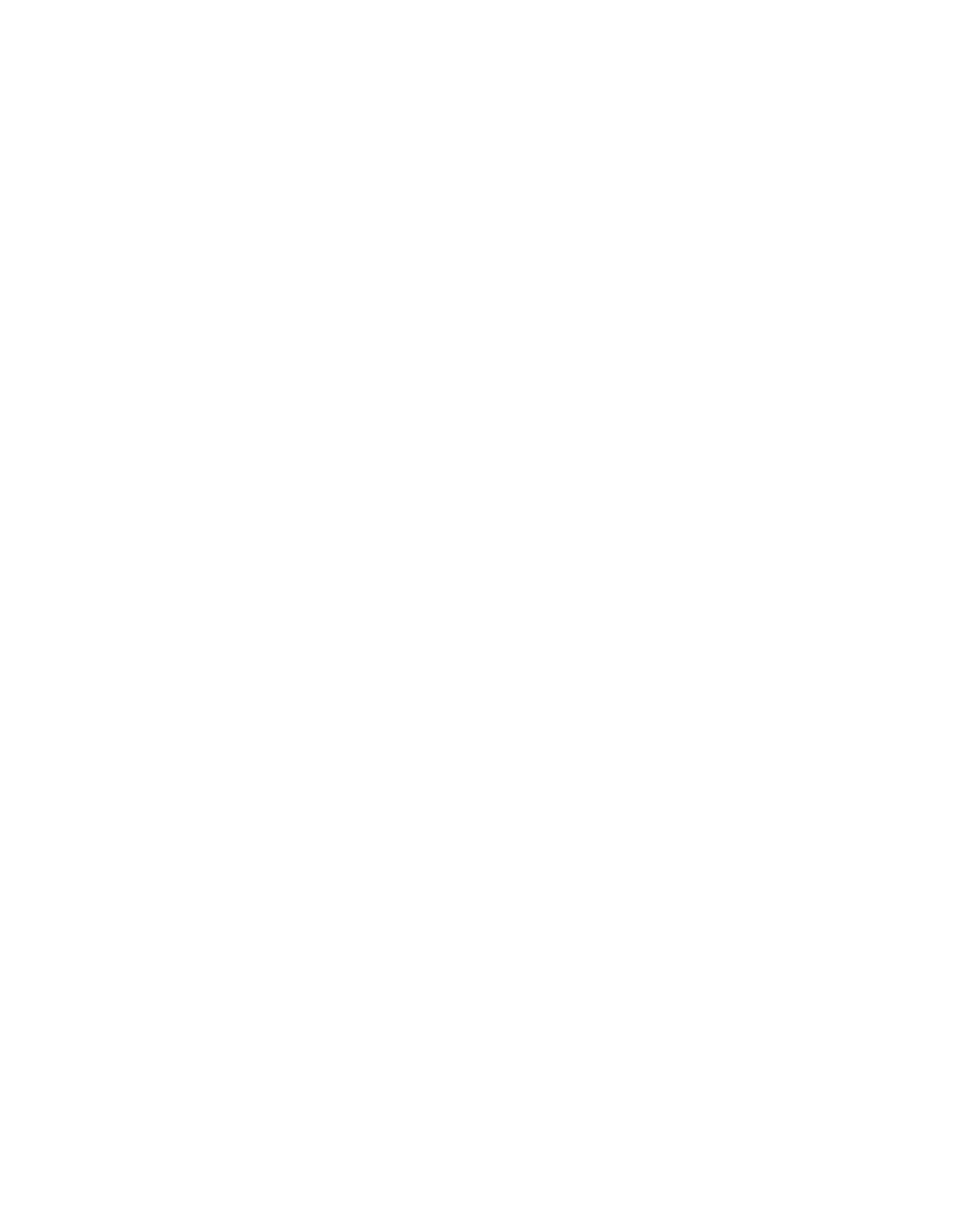## **UC COOPERATIVE EXTENSION**

## **SAMPLE COSTS TO ESTABLISH AND PRODUCE WINE GRAPES San Joaquin Valley - 2005**

## **CONTENTS**

| REFERENCES.                                                              |  |
|--------------------------------------------------------------------------|--|
|                                                                          |  |
|                                                                          |  |
|                                                                          |  |
|                                                                          |  |
|                                                                          |  |
| Table 6. WHOLE FARM EQUIPMENT, INVESTMENT, AND BUSINESS OVERHEAD COSTS17 |  |
|                                                                          |  |
|                                                                          |  |
|                                                                          |  |

### **INTRODUCTION**

Sample costs to establish and produce wine grapes in the southern San Joaquin Valley are presented in this study. This study is intended as a guide only, and can be used to make production decisions, determine potential returns, prepare budgets and evaluate production loans. Practices described are considered typical for the crop and area, but these practices will not apply to every farming operation. The sample costs for labor, materials, equipment and custom services are based on current figures. A blank column, "*Your Costs*", in Tables 2 and 3 is provided for entering your farm costs.

The hypothetical farm operation, production practices, overhead, and calculations are described under the assumptions. For additional information or an explanation of the calculations used in the study call the Department of Agricultural and Resource Economics, University of California, Davis, (530) 752-3589 or your local UC Cooperative Extension office.

Sample Cost of Production Studies for many commodities can be downloaded at http://coststudies.ucdavis.edu, requested through the Department of Agricultural and Resource Economics, UC Davis, (530) 752-4424 or obtained from the local county UC Cooperative Extension offices. Some archived studies are also available on the website.

> The University of California is an affirmative action/equal opportunity employer The University of California and the United States Department of Agriculture, Risk Management Agency, cooperating.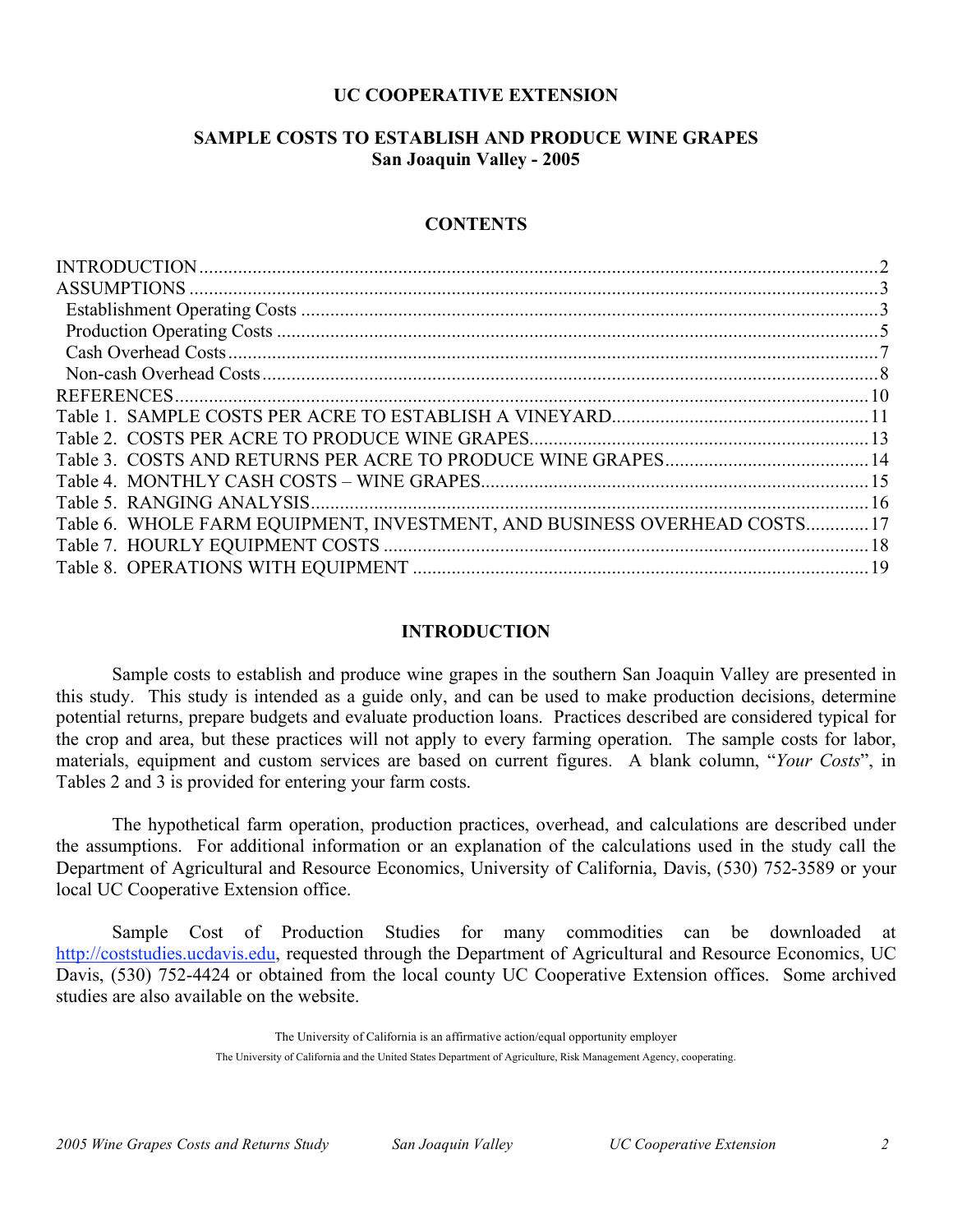### **ASSUMPTIONS**

The assumptions refer to Tables 1 to 8 and pertain to sample costs to establish the vineyard and produce wine grapes in the San Joaquin Valley. The cultural practices described represent production operations and materials considered typical on a well-managed vineyard in the region. Costs, materials, and practices in this study will not apply to all farms. Timing of and types of establishment and cultural practices will vary among growers within the region and from season to season due to variables such as weather, soil, and insect and disease pressure. The study does not represent a single farm and is intended as a guide only. **The use of trade names and cultural practices in this report does not constitute an endorsement or recommendation by the University of California nor is any criticism implied by omission of other similar products or cultural practices.**

**Land**. The hypothetical vineyard, owned and operated by the grower, is located on previously farmed land in the San Joaquin Valley. The farm is comprised of 120 acres, 40 acres of wine grapes being established and 75 acres of raisin grapes. Roads, irrigation systems, and farmstead occupy the remaining five acres.

### **Establishment Operating Costs (Table 1)**

**Site Preparation**. This vineyard is established on ground previously planted to vineyards or orchards. Land coming from vines or trees should be fallowed for two years except for possible grain crops. The land is assumed to be fairly level. A custom operator chisels (subsoil) the ground twice to a depth of 4 to 5 feet. The grower floats the land to smooth and level the surface. Afterwards the ground is disced twice to apply and incorporate preplant herbicide. Nematode samples should be taken from land formerly in vines or trees and fumigated if necessary. Most operations that prepare the vineyard for planting are done in the year prior to planting, but costs are shown in the first year.

**Trellis System**. A commercial company installs the trellis system in December of the first year or January of the second year (January in this report). The trellis system is a vertical two-wire design. Trellis materials include 1.25 lb x 7-ft T-posts, 4 lb x 9.5-ft rail end posts, 1/4 x 40-inch rod, 12.5 gauge fruit and catch wires. Also a 14-guage wire is strung at 24-inches to hold the drip tubing.

**Planting**. Planting starts by laying out and marking vine sites in late winter. In the spring, holes are dug and the vines are planted and protected with an open carton placed over the vine. The vines are planted on a 7-ft x 11-ft (vine x row) spacing at 565 vines per acre. In the second year 2% or 11 vines per acre are replanted for those lost in the first year.

**Vines**. No specific variety is planted in this study, but the data refers to spur pruned varieties, such as white varieties - French Colombard, Chenin Blanc - and red varieties – Rubired, Ruby Cabernet, Barbera. The vines in this report are purchased as dormant vines that have been bench grafted or field budded onto nematode/phylloxera resistant rootstock. The life of the vineyard at planting is expected to be 25 years and the grapevines are expected to begin yielding fruit in three years.

**Training/Pruning.** Training and pruning to establish the vine framework will vary with variety and trellis system. Training includes tying, shoot thinning, shoot positioning and pruning. Bilateral cordon training and spur pruning is the selection of the main shoot and its upper laterals or branches that form the trunk and cordon. They are tied to the stake and cordon wire while unwanted shoots are removed, including any suckers arising from the rootstock. Quadrilateral cordon training requires the addition of crossarms. Dormant pruning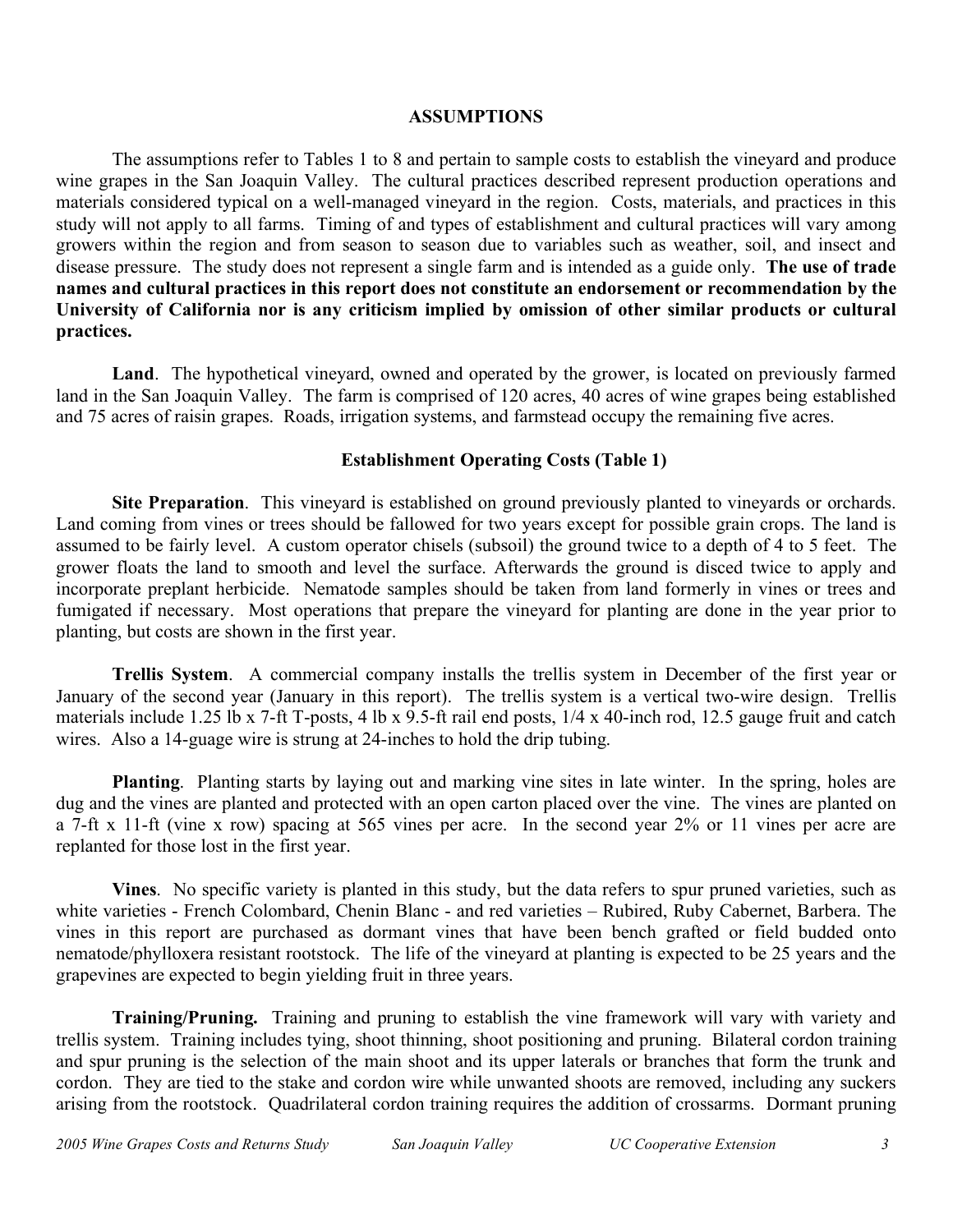begins in January of the second year. The young vines are pruned back to a 2-bud spur. Shoot thinning is done twice a month in April and May, shoot thinning and cordon training twice a month in June and July. In the third year, shoot thinning and shoot positioning are done in April and May, respectively. For more information on trellis and training systems please refer to *Wine Grape Varieties in California*, UC publication 3419.

**Irrigation**. In this study, the water is assumed to cost \$5.67 per acre-inch or \$68.00 per acre-foot. Water costs plus labor constitute the irrigation cost. Water costs vary considerably among districts and the water cost in this report represents a cost within that range. Irrigations occur during the growing season from March through September. No assumption is made about effective rainfall or runoff. The amount of water applied to the vines during the establishment years is shown in Table A. The drip irrigation system is described under Non-Cash Overhead.

| Table A. Applied |           |
|------------------|-----------|
| Irrigation Water |           |
| Year             | AcIn/Year |
|                  | 8         |
| $\mathfrak{D}$   | 18        |
| $3+$             | 30        |

**Pest Management.** The pesticides and rates mentioned in this cost study as well as other materials available are listed in *UC Integrated Pest Management Guidelines, Grapes.* Pesticides mentioned in the study are commonly used, but other materials may be available.

*Insects*. Beginning in the third year, Kryocide insecticide is applied in early May at bloom (combined with Rubigan and zinc) to control worms (grape leaffolder, omnivorous leafroller, western grapeleaf skeletonizer). Provado insecticide is applied in July to control leafhoppers. Additionally, insects such as mealybugs should be monitored each year and may add additional costs if found. If mealybugs are found during vineyard establishment, the grower should consult with a PCA, farm advisor, and/or Ag commissioner to develop management strategies.

*Diseases.* The major disease treated in this study is powdery mildew. A dusting and spraying program for these diseases begins the third year with a wettable sulfur application soon after budbreak in late March or early April. Dusting sulfur is applied twice in April and once in June. A sterol inhibitor (SI) - Rubigan in this study - is applied in May during early bloom (combined with worm and zinc spray) and once in June, two weeks after bloom.

*Weeds.* Treflan herbicide is applied and incorporated during land preparation in the fall of the first year prior to planting. Vineyard floor management begins in late winter, February of the second year, with a strip spray in the vine row with Roundup, Surflan, and Goal. In the first year, the middles are mowed twice and disced twice. In the second and subsequent years, the row middles are disced in April and mowed in March, May, June, and August. The vine rows are spot treated with Roundup in late April and late July or early August.

**Fertilization.** Liquid nitrogen fertilizer - UN32, containing 32% nitrogen (N) - is applied in equal amounts through the drip system in May and June. Five pounds of N is applied in the first year, 10 in the second year, and 20 in the third year. Zinc as neutral zinc is applied with the bloom spray (Kryocide and Rubigan).

**Harvest.** Harvest begins the third year. The crop is mechanically harvested by a custom harvest operator and hauled to the processor by a custom hauler.

**Yields**. The average vineyard yields are six-tons per acre in the third year and 10-tons in the fourth.

**Returns.** In this study, the grapes are sold to a winery for which the grower receives \$200 per ton, the current estimated market price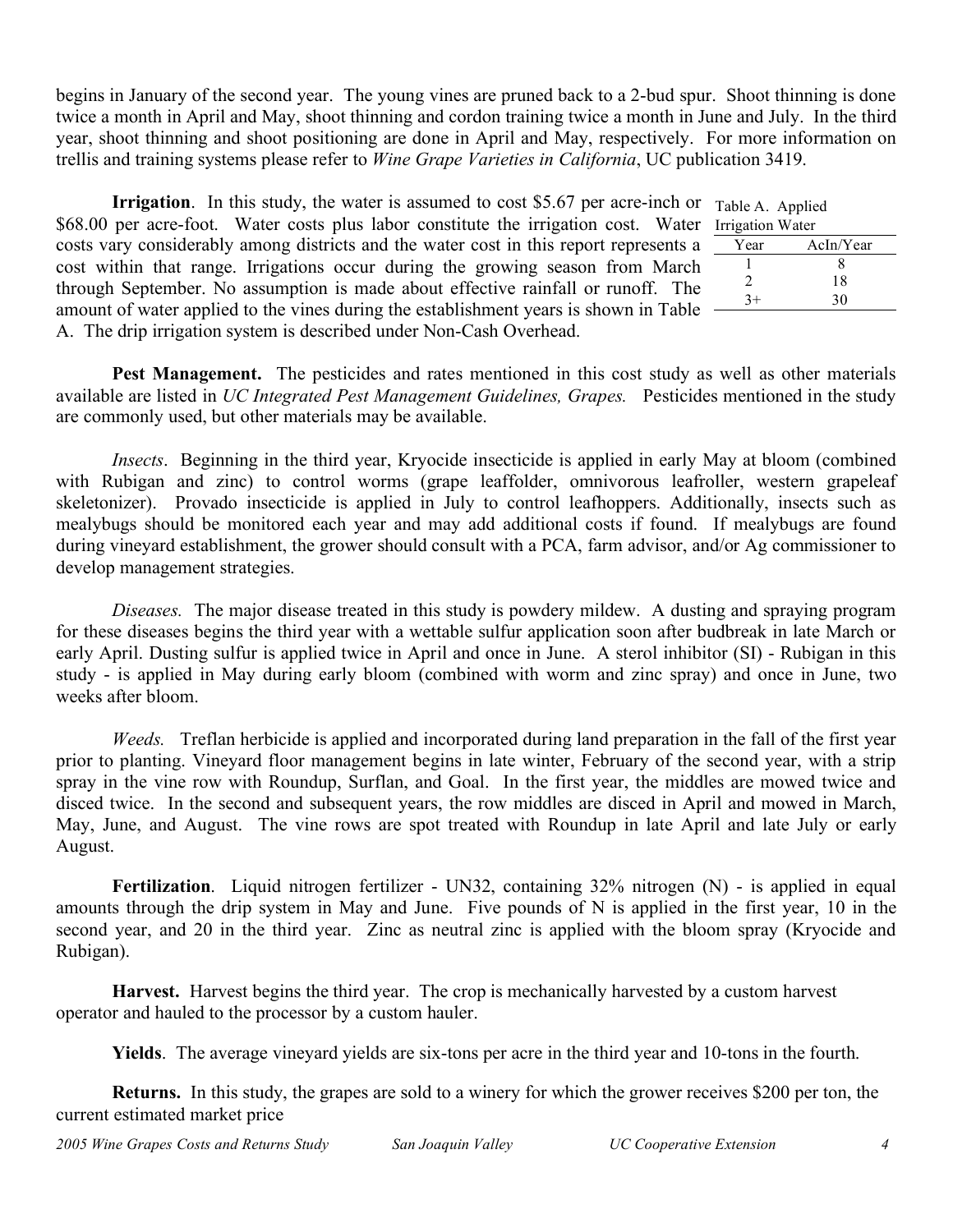## **Production Years Operating Costs**

**Pruning**. Pruning is done during the winter months – December and/or January. The vines are mechanically hedged or box pruned, followed with hand pruning to touch-up and clean the vines. The prunings are mechanically raked from the vine row, then shredded during the first mowing and incorporated into the soil with the April discing. Canopy skirting (mechanical) is done with the grower's equipment in June and in July.

**Trellis/Vines.** Trellis repairs are done annually (January in this study) and the cost is not taken from any specific data. Weak or missing vines are replaced by layering. One year-old canes from neighboring vines are buried (layered) in the soil next to the stake and allowed to root. After rooting, the canes are cut and the plant is trained on the trellis. Trellis repair and vine replacement increases with vineyard age.

**Fertilization**. Forty pounds per acre of nitrogen (N) as UN32 is divided and applied through the drip lines in equal amounts in May and June. Neutral zinc at five pounds of material per acre is applied in May with the disease and insect application.

**Irrigation.** Water costs plus labor, which includes checking the drip lines, constitute the irrigation cost. Irrigation labor includes servicing the clock and filters, set-up and injection of chemicals, checking, replacing, and repairing drip lines and laterals. In this study, water is calculated to cost \$5.67 per acre-inch or \$68.00 per acre-foot. Water costs vary considerably among districts and the water cost in this report represents a cost within that range. Thirty acre-inches are applied during the growing season from April through late September. No assumption is made about effective rainfall and runoff. Deficit irrigation may be used in mature vineyards in the San Joaquin Valley, but is not addressed in this study.

**Pest Management.** The pesticides and rates mentioned in this cost study are listed in *UC Integrated Pest Management Guidelines, Grapes.* For information on other pesticides available, pest identification, monitoring, and management visit the UC IPM website at www.ipm.ucdavis.edu. Information and pesticide use permits are available through the local county agricultural commissioner's office. Pesticides mentioned in this study are used to calculate rates and costs. Although growers commonly use the pesticides mentioned, many other pesticides are available. Adjuvants are recommended for use with many pesticides for effective control, but the adjuvants and their costs are not included. Pesticide costs may vary by location, brand, and grower volume. Pesticide costs in this study are from a single dealer and shown as full retail.

*Pest Control Adviser (PCA).* Written recommendations are required for many commercially applied pesticides and are made by licensed pest control advisers. In addition, the PCA can monitor the field for agronomic problems including pests and nutrition. Growers may hire private PCA's or receive the service as part of a service agreement with an agricultural chemical and fertilizer company. No costs for a PCA are included in this report.

*Weeds.* Surflan, Goal and Roundup herbicides are applied as a winter strip spray to the vine row in February. Vine row weeds that germinate during the growing season are controlled with two Roundup spot sprays – April, July. The row middles are mowed four times – March for frost control and to shred prunings, May, June, and August prior to harvest. The middles are also disced in April for weed control and to incorporate the vine prunings.

*Insects*. Vine Mealybug (*Pseudococcus sp.*) is treated with Lorsban insecticide in late February to early March (dormant vines). Western grapeleaf skeletonizer (*Harrisina brillians*) is treated at bloom with Kryocide in late April or early May (combined with powdery mildew and foliar fertilizer spray). Provado insecticide is applied in July to control grape leafhoppers (*Erythroneura elegantula*). The materials are applied with the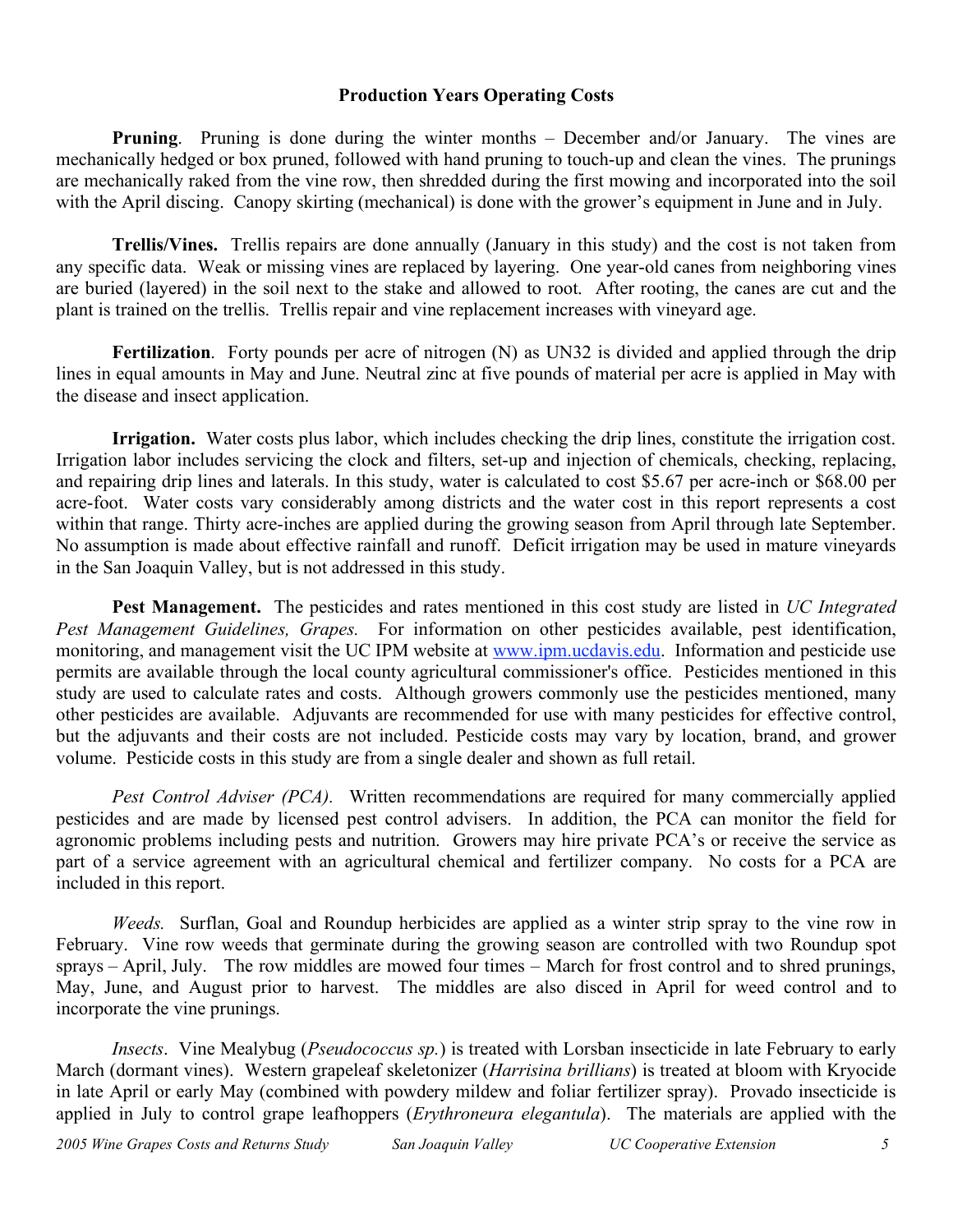grower's equipment. Growers with heavy mealybug infestations may apply split applications of Admire insecticide through the drip line around bloom to fruit set (mid-May) and then again 21-45 days later on light to medium textured soils. See the UC IPM guidelines for alternative management strategies if heavier soils are involved. A calculated cost for the split Admire applications is \$130 per acre. It may be necessary to use multiple insecticides to control some mealybug species. Wineries may have restrictions on the use of some insecticides, so growers should consult with their winery prior to application.

*Diseases.* The major disease considered in this study is powdery mildew (*Uncinula necator*). Wettable sulfur is applied soon after budbreak in late March or early April. A second application is made in April. Dusting sulfur is applied once in April, in May, and in June. A sterol inhibitor, Rubigan, is applied in May at early bloom (with the worm and zinc spray) and a strobilurin fungicide, Flint, in June two weeks after bloom. Mildew is controlled during the season with various fungicide applications at 7 to 21 day intervals, depending on the fungicide used. Growers have the option of using sterol inhibitors (SI), quinolins, strobilurins, or sulfur (micronized, wettable, dust, flowable), as well as other fungicides to control powdery mildew. These materials are classes of fungicides with different modes of action. Check the IPM website under grapes for management options to control powdery mildew. It is recommended that applicators use fungicides with different modes of action in order to avoid fungicide resistance in powdery mildew populations. Growers should consult with wineries to determine cut-off dates for fungicide restrictions.

**Harvest**. A custom operator mechanically harvests the crop. Harvest costs in this report are \$225 per acre, which is a mid-range of costs provided by the growers. A commercial trucker hauls the grapes to the processor for \$10 per ton. Hauling costs will vary depending upon the hauling distance.

**Yields**. An average yield of 12-tons per acre is assumed over the remaining life of the vineyard.

**Returns**. The market price in this report, based on *2003 Final Grape Crush Report,* CDFA Agricultural Statistics Branch, depending on variety ranges from \$124 to \$270 per ton. An average of \$200 per ton for both white and red varieties is used in this report to show a range of returns over various yields (Table 5).

**Pickup/ATV.** It is assumed that the grower uses the pickup for business and personal use. Estimated business mileage for the ranch is 3,300 miles. The all terrain vehicle (ATV) is used for spot spraying weeds and is included in that cost. It is assumed that the ATV will be used another two-hours per acre for checking the vineyards including the irrigation system.

**Labor.** Labor rates of \$12.73 per hour for machine operators and \$11.05 for general labor includes payroll overhead of 34%. The basic hourly wages are \$9.50 for machine operators and \$8.25 for general labor. The overhead includes the employers' share of federal and California state payroll taxes, workers' compensation insurance for vineyards (code 0040), and a percentage for other possible benefits. Workers' compensation insurance costs will vary among growers, but for this study the cost is based upon the average industry final rate as of January 1, 2004 (California Department of Insurance). Labor for operations involving machinery are 20% higher than the operation time given in Table 2 to account for the extra labor involved in equipment set up, moving, maintenance, work breaks, and field repair.

**Equipment Operating Costs.** Repair costs are based on purchase price, annual hours of use, total hours of life and repair coefficients formulated by the American Society of Agriculture Engineers (ASAE). Fuel and lubrication costs are also determined by ASAE equations based on maximum PTO horsepower, and fuel type. Prices for on-farm delivery of diesel and gasoline are \$1.50 and \$1.95 per gallon, respectively. The fuel prices are averaged based on two California delivery locations. The cost includes a 2% sales tax on diesel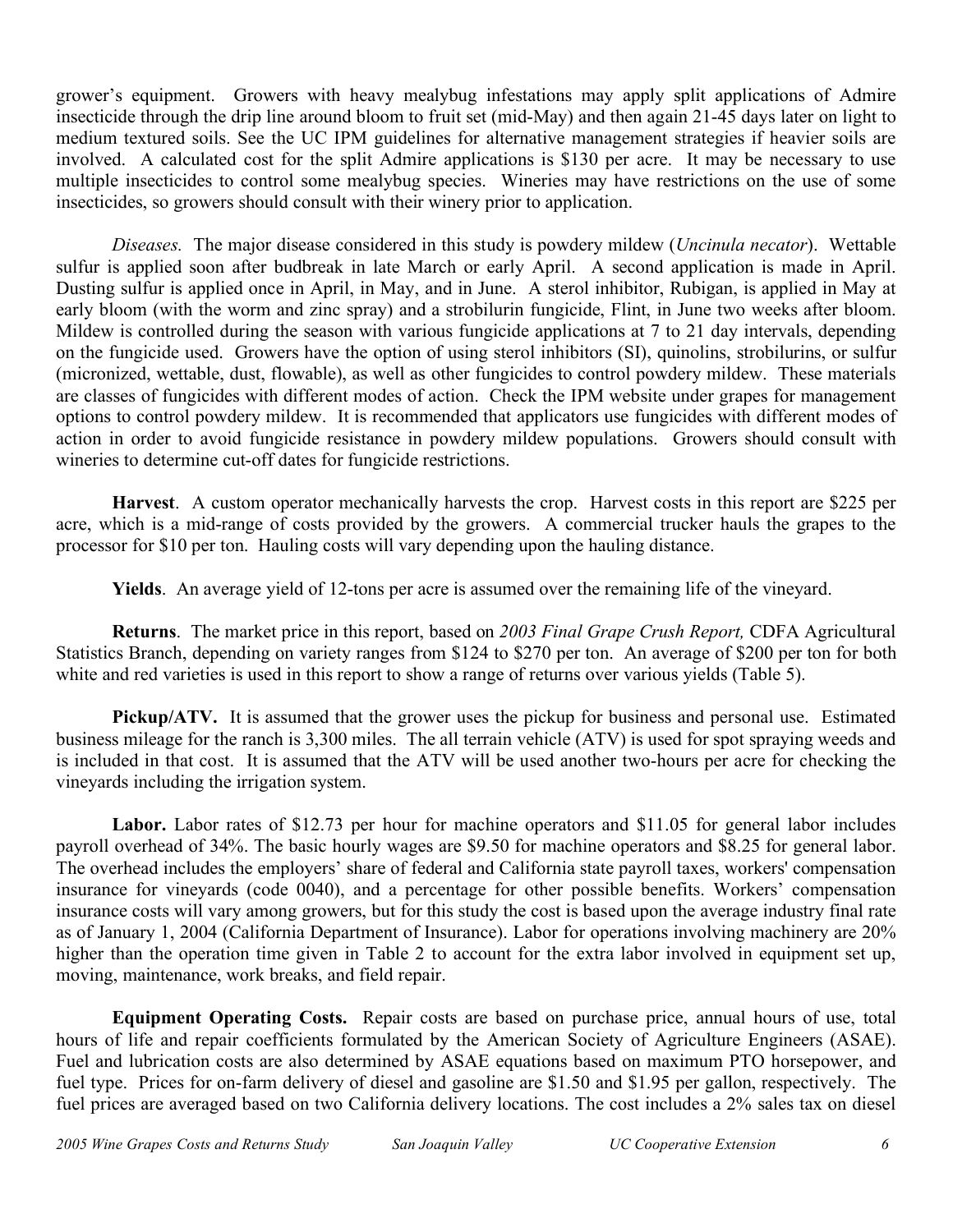fuel and 7.25% sales tax on gasoline. Gasoline also includes federal and state excise tax, which can be refunded for on-farm use when filing your income tax. The fuel, lube, and repair cost per acre for each operation in Table 2 is determined by multiplying the total hourly operating cost in Table 7 for each piece of equipment used for the selected operation by the hours per acre. Tractor time is 10% higher than implement time for a given operation to account for setup, travel and down time.

**Interest On Operating Capital.** Interest on operating capital is based on cash operating costs and is calculated monthly until harvest at a nominal rate of 7.65% per year. A nominal interest rate is the typical market cost of borrowed funds. The interest cost of post harvest operations is discounted back to the last harvest month using a negative interest charge.

**Risk**. The risks associated with crop production should not be minimized. While this study makes every effort to model a production system based on typical, real world practices, it cannot fully represent financial, agronomic and market risks, which affect profitability and economic viability. Growers may purchase Federal crop insurance to reduce the production risk associated with specific natural hazards. Insurance policies vary and range from a basic catastrophic loss policy to one that insures losses for up to 75% of a crop. Crop insurance is not included in this report, but insurance costs will depend on the type and level of coverage.

# **Cash Overhead Costs**

Cash overhead consists of various cash expenses paid out during the year that are assigned to the whole farm and not to a particular operation. These costs include property taxes, interest on operating capital, office expense, liability and property insurance, sanitation services, equipment repairs, and management.

**Property Taxes***.* Counties charge a base property tax rate of 1% on the assessed value of the property. In some counties special assessment districts exist and charge additional taxes on property including equipment, buildings, and improvements. For this study, county taxes are calculated as 1% of the average value of the property. Average value equals new cost plus salvage value divided by 2 on a per acre basis.

**Insurance.** Insurance for farm investments varies depending on the assets included and the amount of coverage. Property insurance provides coverage for property loss and is charged at 0.690% of the average value of the assets over their useful life. Liability insurance covers accidents on the farm and costs \$661 per year for the entire farm.

**Office Expense**. Office and business expenses for 120 acres are estimated at \$75 per producing acre or \$8,625 annually for the farm. These expenses include office supplies, telephones, bookkeeping, accounting, legal fees, road maintenance, etc. The cost is assumed and not taken from any specific data.

**Sanitation Services**. Sanitation services provide double portable toilets with washbasins for 10 months. The cost includes delivery and weekly cleaning service. The number of sanitation facilities and length of time the service is required will vary depending upon local regulations and size of labor force. In many cases labor contractors furnish the sanitation facilities for their crews and the cost is included in the contractor's labor overhead.

**Management/Supervisor Wages.** Salary is not included. Returns above costs are considered a return to management.

**Investment Repairs.** Annual maintenance is calculated as 2% of the purchase price.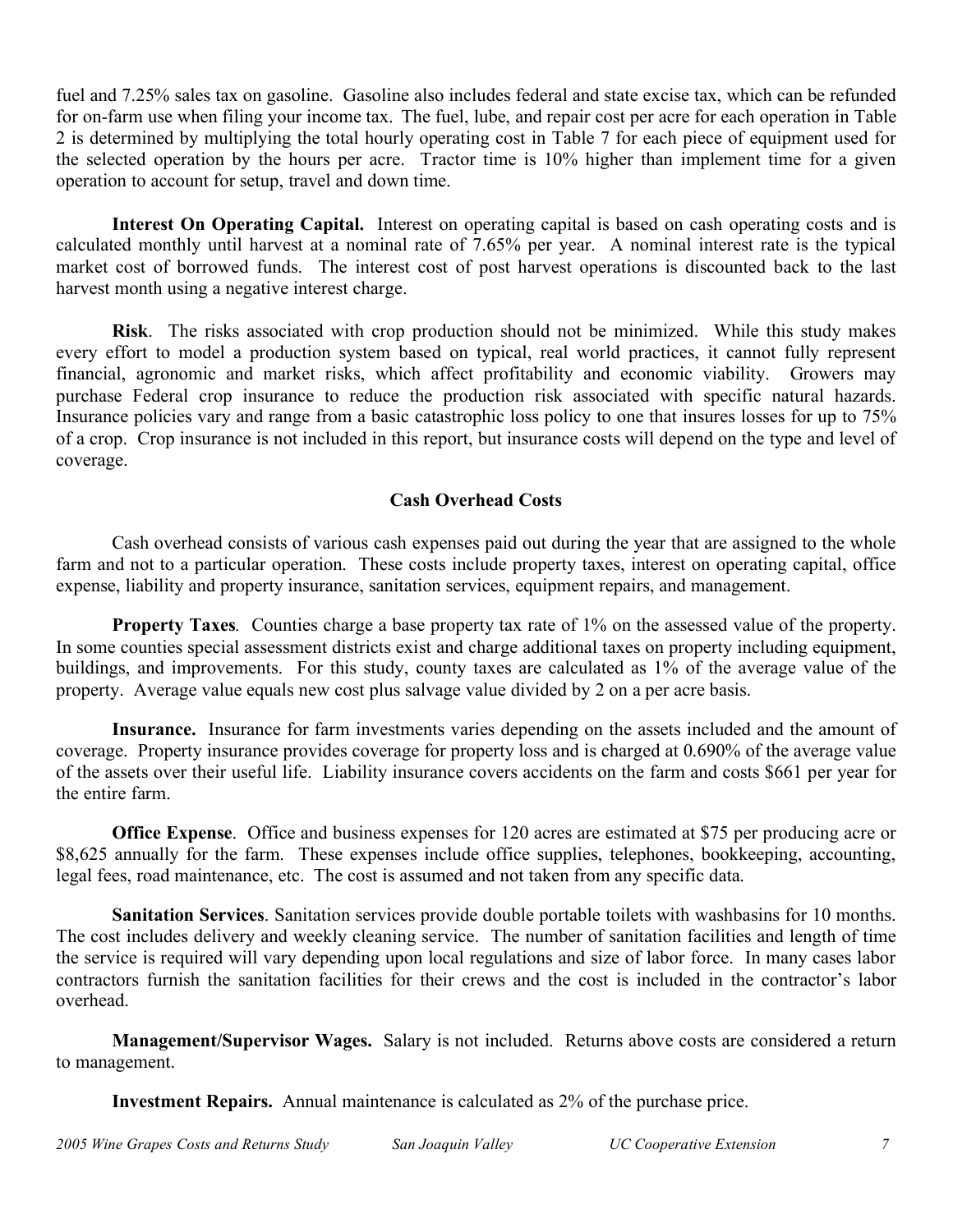## **Non-Cash Overhead Costs**

Non-cash overhead is calculated as the annual capital recovery cost for ownership of equipment and other farm investments.

**Capital Recovery Costs.** Capital recovery cost is the annual depreciation and interest costs for a capital investment. It is the amount of money required each year to recover the difference between the purchase price and salvage value (unrecovered capital). It is equivalent to the annual payment on a loan for the investment with the down payment equal to the discounted salvage value. This is a more complex method of calculating ownership costs than straight-line depreciation and opportunity costs, but more accurately represents the annual costs of ownership because it takes the time value of money into account (Boehlje and Eidman). The formula for the calculation of the annual capital recovery costs is ((Purchase Price – Salvage Value) x Capital Recovery Factor) + (Salvage Value x Interest Rate).

*Salvage Value*. Salvage value is an estimate of the remaining value of an investment at the end of its useful life. For farm machinery (tractors and implements) the remaining value is a percentage of the new cost of the investment (Boehlje and Eidman). The percent remaining value is calculated from equations developed by the American Society of Agricultural Engineers (ASAE) based on equipment type and years of life. The life in years is estimated by dividing the wear out life, as given by ASAE by the annual hours of use in this operation. For other investments including irrigation systems, buildings, and miscellaneous equipment, the value at the end of its useful life is zero. The salvage value for land is the purchase price because land does not depreciate. The purchase price and salvage value for equipment and investments are shown in Table 6.

*Capital Recovery Factor*. Capital recovery factor is the amortization factor or annual payment whose present value at compound interest is 1. The amortization factor is a table value that corresponds to the interest rate used and the life of the machine.

*Interest Rate*. The interest rate of 6.01% used to calculate capital recovery cost is the USDA-ERS's tenyear average of California's agricultural sector long-run rate of return to production assets from current income. It is used to reflect the long-term realized rate of return to these specialized resources that can only be used effectively in the agricultural sector. In other words, the next best alternative use for these resources is in another agricultural enterprise.

**Establishment Cost**. Costs to establish the vineyard are used to determine capital recovery expenses on investment for the production years. Establishment cost is the sum of the costs for land preparation, trellis system, planting, vines, cash overhead and production expenses for growing the vines through the first year that grapes are harvested minus any returns from production. The Total Accumulated Net Cash Cost on Table 1, in the third year represents the establishment cost. For this study the cost is \$7,104 per acre or \$284,160 for the 40-acre vineyard. The establishment cost is spread over the remaining 22 years of the 25 years the vineyard is in production.

**Irrigation System.** The previous vineyard is assumed to have an irrigation system that has been refurbished. The drip line is laid on the ground prior to planting. After the trellis system is installed, the drip line is clipped to the bottom trellis wire. The system includes the installation labor, filters, fertilizer injector, time clock, and valves. Although the materials will have a useful life equivalent to the vineyard, the irrigation system can be included in the vineyard establishment costs or as in this case an improvement to the property with a 25-year life.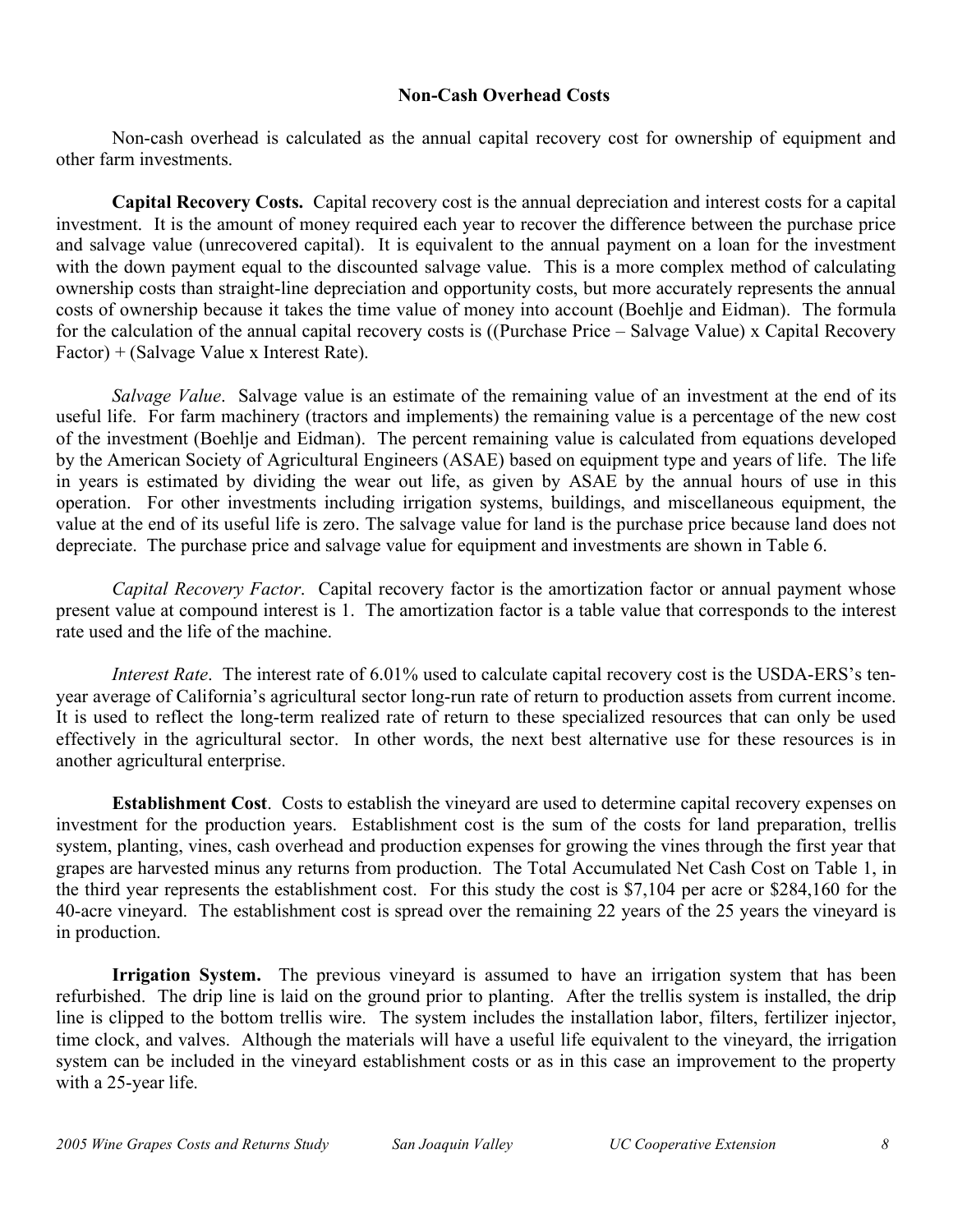**Land.** The land was formerly a vineyard, but has been out of production for two years. The open land was planted to grain crops. Land in the San Joaquin Valley for grape production ranges from \$4,500 to \$6,500 per acre (CA Association of Farm Manager and Real Estate Appraisers). For this report, a land value of \$5,800 per acre or \$6,052 per producing acre is used (five of the 120 acres are not planted). It is assumed the grower originally purchased the land with an established vineyard. The annual cost of land is interest only since land does not depreciate.

**Building.** The metal buildings are on a cement slab and comprise 2,400 square feet.

**Tools**. This includes shop tools, hand tools, and miscellaneous field tools such as pruning tools.

**Fuel Tanks.** Two 250-gallon fuel tanks using gravity feed are on metal stands. The tanks are setup in a cement containment pad that meets federal, state, and county regulations.

**Equipment.** Farm equipment is purchased new or used, but the study shows the current purchase price for new equipment. The new purchase price is adjusted to 60% to indicate a mix of new and used equipment. Annual ownership costs for equipment and other investments are shown in Table 6. Equipment costs are composed of three parts: non-cash overhead, cash overhead, and operating costs. Both of the overhead factors have been discussed in a previous section. The operating costs consist of repairs, fuel, and lubrication and are discussed under operating costs.

**Table Values.** Due to rounding, the totals may be slightly different from the sum of the components.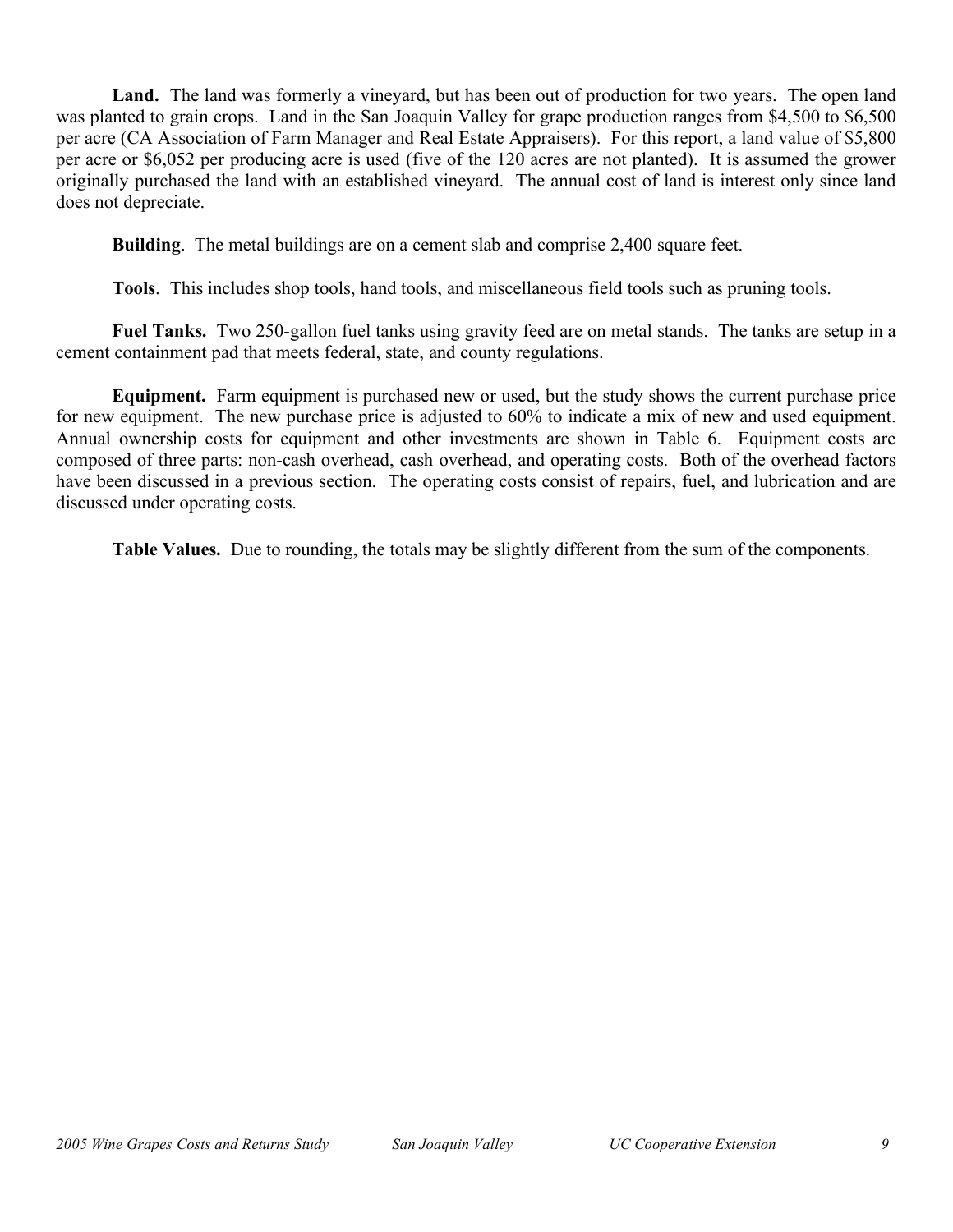### **REFERENCES**

Agricultural Commissioner. 2003. *Annual Crop Report.* Madera, Fresno, Tulare, Kern Counties.

- American Society of Farm Managers and Rural Appraisers. 2004. *2004 Trends in Agricultural Land and Lease Values*. California Chapter of the American Society of Farm Managers and Rural Appraisers, Woodbridge, CA.
- American Society of Agricultural Engineers. (ASAE). 1994. *American Society of Agricultural Engineers Standards Yearbook*. St. Joseph, Missouri.
- Barker, Doug. April 22, 2003. *California Workers' Compensation Rating Data for Selected Agricultural Classifications as of January 1, 2004 (Updated).* California Department of Insurance, Rate Regulation Branch.
- Boehlje, Michael D., and Vernon R. Eidman. 1984. *Farm Management*. John Wiley and Sons. New York, New York
- California Department of Food and Agriculture. 2004. *Final Grape Crush Report 2003 Crop*. Agricultural Statistics Service, Sacramento, CA.
- Christensen, Pete. *Training Table Grape Vineyards.* 1998. University of California Cooperative Extension, Tulare, CA. Pub. #TB 11-98.
- Doanes. 1984. *Facts and Figures for Farmers.* 1984. Doane Publishing, St. Louis, MO.
- Klonsky, Karen, Bob Beede, Peter Christensen, Michael Costello, Nick Dokoozlian, George Leavitt, Don Luvisi, Maxwell Norton, Bill Peacock, and Pete Livingston. 1997. *Sample Costs to Establish a Vineyard and Produce Wine Grapes, San Joaquin Valley*. University of California Cooperative Extension and the Department of Agricultural and resource Economics. Davis, CA.
- University of California Statewide IPM Project. 2003. *UC Pest Management Guidelines, Grapes*. University of California, Davis CA. http://www.ipm.ucdavis.edu
- USDA-ERS. 2005. *Farm Sector: Farm Financial Ratios*. Agriculture and Rural Economics Division, ERS. USDA. Washington, DC http://www.ers.usda.gov/data/farmbalancesheet/fbsdmu.htm; Internet; accessed January 5, 2005.
- Vasquez, Stephen J., George M. Leavitt, William L. Peacock, L. Peter Christensen, Stephen R. Sutter, Kurt J. Hembree, Karen L. Klonsky, Donald G. Katayama, and Richard L. De Moura. 2003. *Sample Costs to Establish a Vineyard and Produce Dried-on-Vine Raisins, San Joaquin Valley.* University of California Cooperative Extension and the Department of Agricultural and Resource Economics. Davis, CA.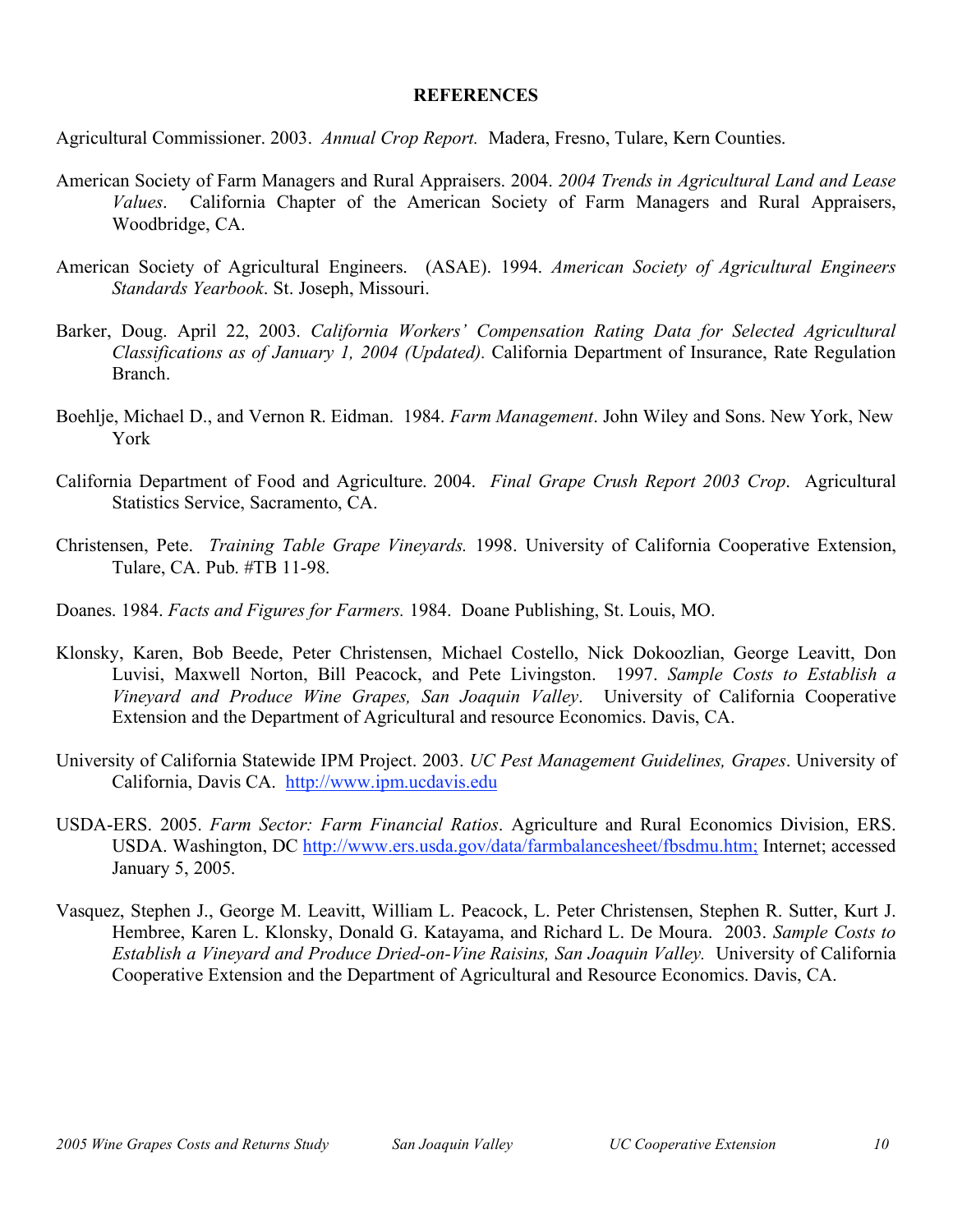#### UC COOPERATIVE EXTENSION **Table 1. SAMPLE COSTS PER ACRE TO ESTABLISH A VINEYARD** SAN JOAQUIN VALLEY - 2005

|                                                                       |                |              | Cost Per Acre  |                 |
|-----------------------------------------------------------------------|----------------|--------------|----------------|-----------------|
|                                                                       | Year:          | 1st          | 2nd            | 3rd             |
|                                                                       | Tons Per Acre: | 0.0          | 0.0            | 6.0             |
| Planting Costs:                                                       |                |              |                |                 |
| Land Prep: Chisel 2X (Custom)                                         |                | 300          |                |                 |
| Land Prep: Level (Float)                                              |                | 7            |                |                 |
| Land Prep: Disc/Apply Herbicide (Treflan) 1st pass                    |                | 12           |                |                 |
| Land Prep: Disc (Incorporate Herbicide) 2nd pass                      |                | 7            |                |                 |
| Plant: Survey & Layout Vineyard                                       |                | 76           |                |                 |
| Plant: Dig, Plant, Place Vines Guards                                 |                | 170          | $\overline{2}$ |                 |
| Vines: 565 Per Acre (2% Replant In 2nd Year)                          |                | 1,497        | 29             |                 |
| Install Trellis System                                                |                |              | 3,000          |                 |
| TOTAL PLANTING COSTS                                                  |                | 2,069        | 3,031          | $\mathbf{0}$    |
| Cultural Costs:                                                       |                |              |                |                 |
| Prune: Dormant                                                        |                |              | 55             | 133             |
| Prune/Training: (Sucker, Tie & Train)                                 |                |              | 442            | 110             |
| Fertilize: applied through drip line (UN32)                           |                | 3            | 5              | 9               |
| Irrigate: (water & labor)                                             |                | 79           | 132            | 204             |
| Weed: Winter Strip-vine row- Spray (Goal, Surflan, Roundup)           |                |              | 79             | 79              |
| Weed: Disc Middles $Yr 1$ , 2X. $Yr 2+$ , 1X.                         |                | 14           | 7              | $7\phantom{.0}$ |
| Weed: Spot Spray (Roundup) 2X.                                        |                |              | 28             | 28              |
| Weed: Mow Middles Yr 1 2X. Yr 2+4X.                                   |                | 16           | 25             | 25              |
| Weed: Hand Hoe                                                        |                | 33           |                |                 |
| Insect: Leafhoppers (Provado)                                         |                |              |                | 54              |
| Disease: Mildew (Wettable Sulfur) 2X                                  |                |              |                | 44              |
| Disease: Mildew (Dusting Sulfur) 3X                                   |                |              |                | 26              |
| Disease: Mildew (Flint)                                               |                |              |                | 46              |
| Insect: Worms (Kryocide,). Disease: Mildew (Rubigan). Fertilize: (Zn) |                |              |                | 54              |
| Pickup: Business Use                                                  |                | 41           | 41             | 41              |
| ATV: General Use                                                      |                | 33           | 33             | 33              |
| TOTAL CULTURAL COSTS                                                  |                | 219          | 847            | 893             |
| Harvest Costs:                                                        |                |              |                |                 |
| Harvest: (Machine) & Haul                                             |                |              |                | 285             |
| TOTAL HARVEST COSTS                                                   |                | $\mathbf{0}$ | $\mathbf{0}$   | 285             |
| Interest On Operating Capital                                         |                | 102          | 201            | 26              |
| TOTAL OPERATING COSTS/ACRE                                            |                | 2,390        | 4,079          | 1,204           |
| Cash Overhead Costs:                                                  |                |              |                |                 |
| Office Expense                                                        |                | 75           | 75             | 75              |
| Liability Insurance                                                   |                | 6            | 6              | 6               |
| Sanitation Services                                                   |                | 20           | 20             | 20              |
| Property Taxes                                                        |                | 70           | 70             | 71              |
| Property Insurance                                                    |                | 6            | $\overline{7}$ | 8               |
| <b>Investment Repairs</b>                                             |                | 32           | 32             | 32              |
| TOTAL CASH OVERHEAD COSTS                                             |                | 209          | 210            | 212             |
| TOTAL CASH COSTS/ACRE                                                 |                | 2,599        | 4,289          | 1,416           |
| INCOME/ACRE FROM PRODUCTION                                           |                | $\Omega$     | $\mathbf{0}$   | 1,200           |
| NET CASH COSTS/ACRE FOR THE YEAR                                      |                | 2,599        | 4,289          | 216             |
| PROFIT/ACRE ABOVE CASH COSTS                                          |                | $\theta$     | $\theta$       | $\overline{0}$  |
| ACCUMULATED NET CASH COSTS/ACRE                                       |                | 2,599        | 6,888          | 7,104           |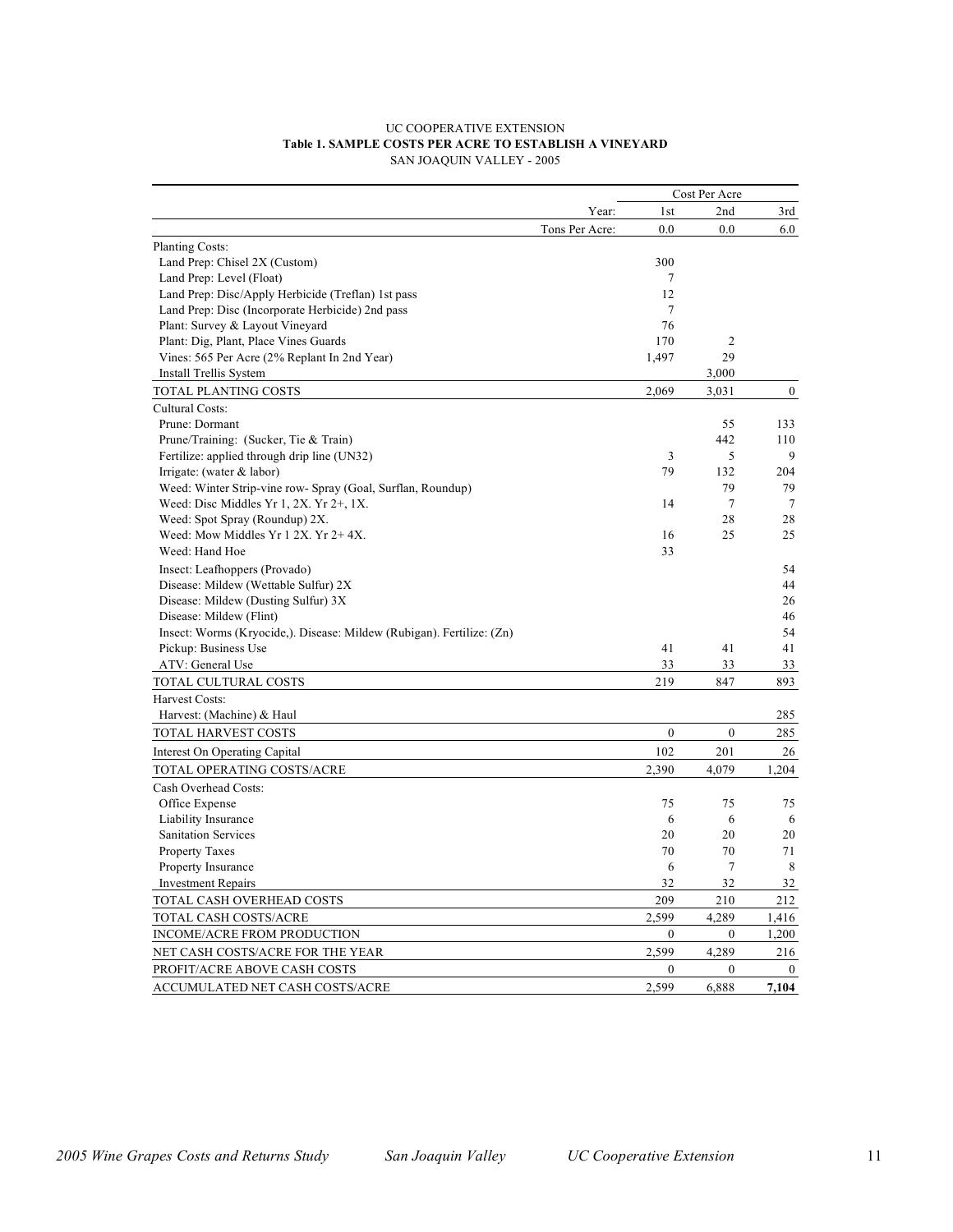#### UC COOPERATIVE EXTENSION Table 1. continued

|                                    |                |                | Cost Per Acre  |                |
|------------------------------------|----------------|----------------|----------------|----------------|
|                                    | Year:          | 1st            | 2nd            | 3rd            |
|                                    | Tons Per Acre: | $\Omega$       | $\theta$       | 6.0            |
| Capital Recovery Cost:             |                |                |                |                |
| Land                               |                | 364            | 364            | 364            |
| Drip Irrigation System             |                | 74             | 74             | 74             |
| Shop Building                      |                | 46             | 46             | 46             |
| Shop Tools                         |                | 10             | 10             | 10             |
| Fuel Tank & Pump                   |                | $\overline{c}$ | $\overline{c}$ | $\overline{2}$ |
| Equipment                          |                | 25             | 26             | 60             |
| TOTAL CAPITAL RECOVERY COST        |                | 521            | 522            | 556            |
| TOTAL COST/ACRE FOR THE YEAR       |                | 3,120          | 4,811          | 1,972          |
| <b>INCOME/ACRE FROM PRODUCTION</b> |                | $\theta$       | $\Omega$       | 1,200          |
| TOTAL NET COST/ACRE FOR THE YEAR   |                | 3,120          | 4,811          | 772            |
| NET PROFIT/ACRE ABOVE TOTAL COST   |                | $\Omega$       | $\theta$       | $\overline{0}$ |
| TOTAL ACCUMULATED NET COST/ACRE    |                | 3,120          | 7.931          | 8,703          |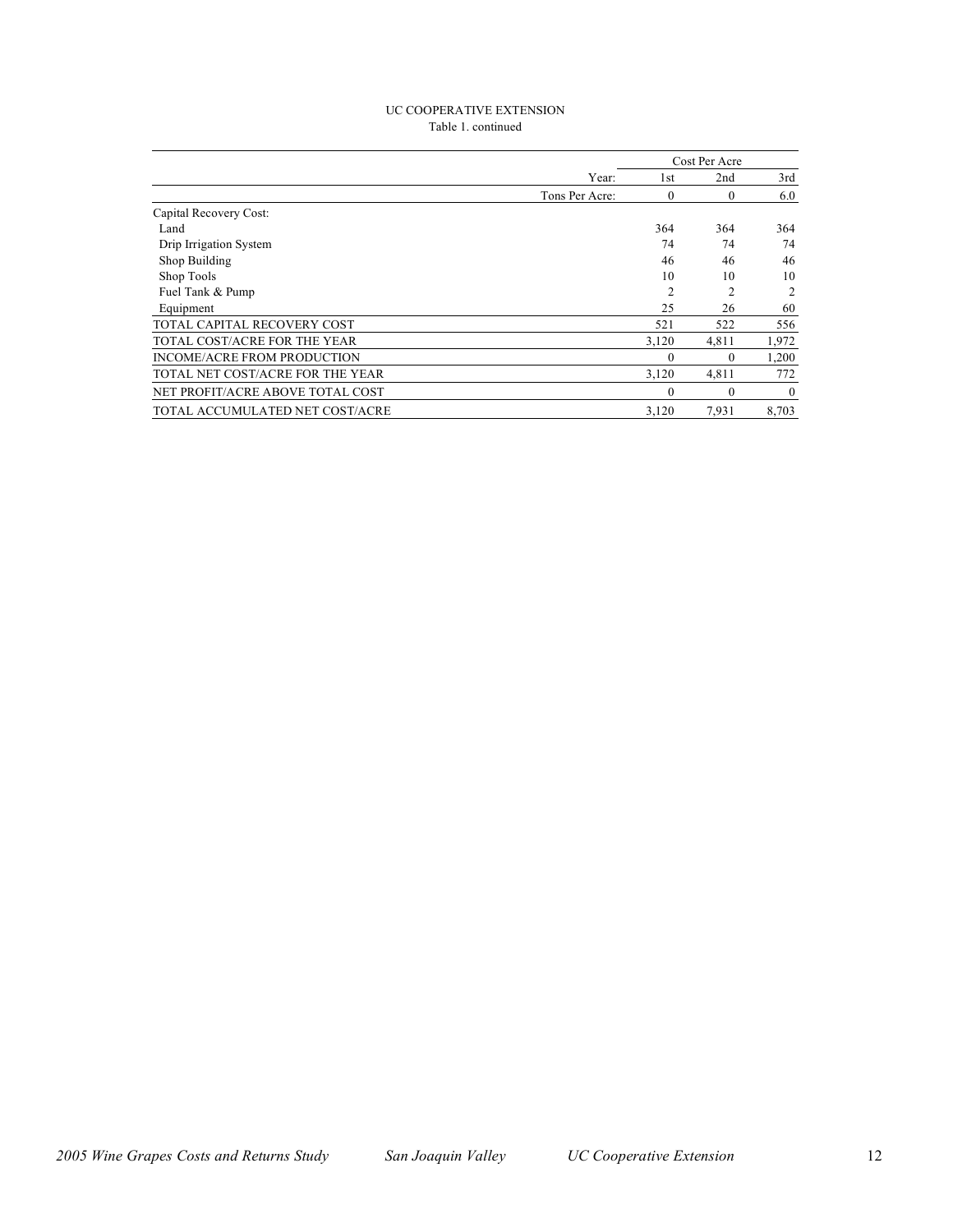#### UC COOPERATIVE EXTENSION **Table 2. COSTS PER ACRE TO PRODUCE WINE GRAPES** SAN JOAQUIN VALLEY - 2005

| Fuel, Lube<br>Time<br>Labor<br>Material<br>Custom/<br>Total<br>& Repairs<br>Operation<br>(Hrs/A)<br>Cost<br>Cost<br>Cost<br>Rent<br>Cultural:<br>1.00<br>$\boldsymbol{0}$<br>$\theta$<br>$\mathbf{0}$<br><b>Vines:</b> Layering Missing Vines<br>11<br>11<br>Trellis: Repair<br>2.00<br>22<br>$\mathbf{0}$<br>10<br>$\theta$<br>32<br>0.00<br>$\mathbf{0}$<br>$\mathbf{0}$<br>$\overline{0}$<br>85<br>85<br>Prune: (mechanical)<br>$\mathbf{0}$<br>$\overline{0}$<br>$\theta$<br><b>Prune:</b> Clean Up Vines (hand prune)<br>4.00<br>44<br>44<br>0.23<br>$\overline{c}$<br>$\overline{0}$<br>$\theta$<br>5<br><b>Prune:</b> Rake Prunings (mechanical)<br>$\overline{4}$<br>0.54<br>8<br>$\theta$<br>79<br>Weed: Winter Strip Spray (Roundup, Goal, Surflan)<br>$\overline{4}$<br>67<br>3.05<br>$\mathbf{0}$<br>170<br>$\mathbf{0}$<br>204<br>Irrigate: (water & labor)<br>34<br>0.94<br>Weed: Mow 4X<br>14<br>8<br>$\boldsymbol{0}$<br>$\mathbf{0}$<br>22<br>0.83<br>8<br>27<br>$\boldsymbol{0}$<br>49<br><b>Insect:</b> Mealybug (Lorsban)<br>13<br>Weed: Spot Spray 20% acres 2X (Roundup)<br>1.15<br>18<br>$\overline{c}$<br>9<br>$\boldsymbol{0}$<br>28<br>$\overline{2}$<br>0.31<br>5<br>$\theta$<br>$\theta$<br>7<br>Weed: Disc<br>1.67<br>25<br>17<br>$\mathbf{0}$<br>44<br>Disease: Mildew (Wettable Sulfur)<br>1<br>0.92<br>5<br>$\theta$<br>26<br><b>Disease:</b> Mildew (Dusting Sulfur)<br>14<br>7<br>$\mathbf{0}$<br>0.10<br>$\mathbf{1}$<br>16<br>$\mathbf{0}$<br>17<br>Fertilize: through drip (UN32)<br>0.83<br>13<br>8<br>33<br>$\mathbf{0}$<br>Insect: Skeletonizer (Kryocide). Disease: Mildew (Rubigan). Fertilizer: (Zn)<br>54<br>0.50<br>8<br>$\theta$<br><b>Prune:</b> Skirt Vines (mechanical)<br>$\overline{4}$<br>$\mathbf{0}$<br>11<br>Disease: Mildew (Flint)<br>0.83<br>13<br>8<br>25<br>$\mathbf{0}$<br>46<br><b>Insect:</b> Leaf Hopper (Provado)<br>0.83<br>13<br>8<br>33<br>$\mathbf{0}$<br>54<br>Pickup: Business use for vineyard<br>1.50<br>23<br>18<br>$\boldsymbol{0}$<br>$\mathbf{0}$<br>41<br>ATV: Miscellaneous vineyard use<br>2.00<br>31<br>$\overline{2}$<br>$\mathbf{0}$<br>$\Omega$<br>33<br>23.24<br>312<br>100<br>396<br>85<br>893<br>TOTAL CULTURAL COSTS<br>Harvest:<br>Harvest: Machine Harvest & Haul<br>0.00<br>$\boldsymbol{0}$<br>$\boldsymbol{0}$<br>$\boldsymbol{0}$<br>345<br>345<br>$\theta$<br>TOTAL HARVEST COSTS<br>$\theta$<br>$\theta$<br>345<br>0.00<br>345<br>Interest on operating capital<br>28<br>430<br>TOTAL OPERATING COSTS/ACRE<br>312<br>100<br>396<br>1,265<br>Cash Overhead:<br>75<br>Office Expense<br>Liability Insurance<br>6<br>20<br>Sanitation<br><b>Property Taxes</b><br>107<br>32<br>Property Insurance<br><b>Investment Repairs</b><br>174<br>415<br>TOTAL CASH OVERHEAD COSTS<br>1,680<br>TOTAL CASH COSTS/ACRE<br>Non-Cash Overhead:<br>Annual Cost<br>Per producing<br>Capital Recovery<br>Acre<br>6,052<br>364<br>Land<br>364<br>950<br>Drip Irrigation System<br>74<br>74<br><b>Buildings</b><br>522<br>46<br>46<br>Tools-Shop/Field<br>104<br>10<br>10<br>$\overline{2}$<br><b>Fuel Tanks</b><br>30<br>$\overline{2}$<br>Vineyard Establishment<br>7,104<br>590<br>590<br>496<br>67<br>67<br>Equipment<br>1,153<br>15,259<br>TOTAL NON-CASH OVERHEAD COSTS<br>1,153 |                  | Operation | Cash and Labor Cost per acre |  |       |
|-------------------------------------------------------------------------------------------------------------------------------------------------------------------------------------------------------------------------------------------------------------------------------------------------------------------------------------------------------------------------------------------------------------------------------------------------------------------------------------------------------------------------------------------------------------------------------------------------------------------------------------------------------------------------------------------------------------------------------------------------------------------------------------------------------------------------------------------------------------------------------------------------------------------------------------------------------------------------------------------------------------------------------------------------------------------------------------------------------------------------------------------------------------------------------------------------------------------------------------------------------------------------------------------------------------------------------------------------------------------------------------------------------------------------------------------------------------------------------------------------------------------------------------------------------------------------------------------------------------------------------------------------------------------------------------------------------------------------------------------------------------------------------------------------------------------------------------------------------------------------------------------------------------------------------------------------------------------------------------------------------------------------------------------------------------------------------------------------------------------------------------------------------------------------------------------------------------------------------------------------------------------------------------------------------------------------------------------------------------------------------------------------------------------------------------------------------------------------------------------------------------------------------------------------------------------------------------------------------------------------------------------------------------------------------------------------------------------------------------------------------------------------------------------------------------------------------------------------------------------------------------------------------------------------------------------------------------------------------------------------------------------------------------------------------------------------------------------------------------------------------------------------------------------------------------------------------------------------------------------------------------------|------------------|-----------|------------------------------|--|-------|
|                                                                                                                                                                                                                                                                                                                                                                                                                                                                                                                                                                                                                                                                                                                                                                                                                                                                                                                                                                                                                                                                                                                                                                                                                                                                                                                                                                                                                                                                                                                                                                                                                                                                                                                                                                                                                                                                                                                                                                                                                                                                                                                                                                                                                                                                                                                                                                                                                                                                                                                                                                                                                                                                                                                                                                                                                                                                                                                                                                                                                                                                                                                                                                                                                                                                   |                  |           |                              |  |       |
|                                                                                                                                                                                                                                                                                                                                                                                                                                                                                                                                                                                                                                                                                                                                                                                                                                                                                                                                                                                                                                                                                                                                                                                                                                                                                                                                                                                                                                                                                                                                                                                                                                                                                                                                                                                                                                                                                                                                                                                                                                                                                                                                                                                                                                                                                                                                                                                                                                                                                                                                                                                                                                                                                                                                                                                                                                                                                                                                                                                                                                                                                                                                                                                                                                                                   |                  |           |                              |  |       |
|                                                                                                                                                                                                                                                                                                                                                                                                                                                                                                                                                                                                                                                                                                                                                                                                                                                                                                                                                                                                                                                                                                                                                                                                                                                                                                                                                                                                                                                                                                                                                                                                                                                                                                                                                                                                                                                                                                                                                                                                                                                                                                                                                                                                                                                                                                                                                                                                                                                                                                                                                                                                                                                                                                                                                                                                                                                                                                                                                                                                                                                                                                                                                                                                                                                                   |                  |           |                              |  |       |
|                                                                                                                                                                                                                                                                                                                                                                                                                                                                                                                                                                                                                                                                                                                                                                                                                                                                                                                                                                                                                                                                                                                                                                                                                                                                                                                                                                                                                                                                                                                                                                                                                                                                                                                                                                                                                                                                                                                                                                                                                                                                                                                                                                                                                                                                                                                                                                                                                                                                                                                                                                                                                                                                                                                                                                                                                                                                                                                                                                                                                                                                                                                                                                                                                                                                   |                  |           |                              |  |       |
|                                                                                                                                                                                                                                                                                                                                                                                                                                                                                                                                                                                                                                                                                                                                                                                                                                                                                                                                                                                                                                                                                                                                                                                                                                                                                                                                                                                                                                                                                                                                                                                                                                                                                                                                                                                                                                                                                                                                                                                                                                                                                                                                                                                                                                                                                                                                                                                                                                                                                                                                                                                                                                                                                                                                                                                                                                                                                                                                                                                                                                                                                                                                                                                                                                                                   |                  |           |                              |  |       |
|                                                                                                                                                                                                                                                                                                                                                                                                                                                                                                                                                                                                                                                                                                                                                                                                                                                                                                                                                                                                                                                                                                                                                                                                                                                                                                                                                                                                                                                                                                                                                                                                                                                                                                                                                                                                                                                                                                                                                                                                                                                                                                                                                                                                                                                                                                                                                                                                                                                                                                                                                                                                                                                                                                                                                                                                                                                                                                                                                                                                                                                                                                                                                                                                                                                                   |                  |           |                              |  |       |
|                                                                                                                                                                                                                                                                                                                                                                                                                                                                                                                                                                                                                                                                                                                                                                                                                                                                                                                                                                                                                                                                                                                                                                                                                                                                                                                                                                                                                                                                                                                                                                                                                                                                                                                                                                                                                                                                                                                                                                                                                                                                                                                                                                                                                                                                                                                                                                                                                                                                                                                                                                                                                                                                                                                                                                                                                                                                                                                                                                                                                                                                                                                                                                                                                                                                   |                  |           |                              |  |       |
|                                                                                                                                                                                                                                                                                                                                                                                                                                                                                                                                                                                                                                                                                                                                                                                                                                                                                                                                                                                                                                                                                                                                                                                                                                                                                                                                                                                                                                                                                                                                                                                                                                                                                                                                                                                                                                                                                                                                                                                                                                                                                                                                                                                                                                                                                                                                                                                                                                                                                                                                                                                                                                                                                                                                                                                                                                                                                                                                                                                                                                                                                                                                                                                                                                                                   |                  |           |                              |  |       |
|                                                                                                                                                                                                                                                                                                                                                                                                                                                                                                                                                                                                                                                                                                                                                                                                                                                                                                                                                                                                                                                                                                                                                                                                                                                                                                                                                                                                                                                                                                                                                                                                                                                                                                                                                                                                                                                                                                                                                                                                                                                                                                                                                                                                                                                                                                                                                                                                                                                                                                                                                                                                                                                                                                                                                                                                                                                                                                                                                                                                                                                                                                                                                                                                                                                                   |                  |           |                              |  |       |
|                                                                                                                                                                                                                                                                                                                                                                                                                                                                                                                                                                                                                                                                                                                                                                                                                                                                                                                                                                                                                                                                                                                                                                                                                                                                                                                                                                                                                                                                                                                                                                                                                                                                                                                                                                                                                                                                                                                                                                                                                                                                                                                                                                                                                                                                                                                                                                                                                                                                                                                                                                                                                                                                                                                                                                                                                                                                                                                                                                                                                                                                                                                                                                                                                                                                   |                  |           |                              |  |       |
|                                                                                                                                                                                                                                                                                                                                                                                                                                                                                                                                                                                                                                                                                                                                                                                                                                                                                                                                                                                                                                                                                                                                                                                                                                                                                                                                                                                                                                                                                                                                                                                                                                                                                                                                                                                                                                                                                                                                                                                                                                                                                                                                                                                                                                                                                                                                                                                                                                                                                                                                                                                                                                                                                                                                                                                                                                                                                                                                                                                                                                                                                                                                                                                                                                                                   |                  |           |                              |  |       |
|                                                                                                                                                                                                                                                                                                                                                                                                                                                                                                                                                                                                                                                                                                                                                                                                                                                                                                                                                                                                                                                                                                                                                                                                                                                                                                                                                                                                                                                                                                                                                                                                                                                                                                                                                                                                                                                                                                                                                                                                                                                                                                                                                                                                                                                                                                                                                                                                                                                                                                                                                                                                                                                                                                                                                                                                                                                                                                                                                                                                                                                                                                                                                                                                                                                                   |                  |           |                              |  |       |
|                                                                                                                                                                                                                                                                                                                                                                                                                                                                                                                                                                                                                                                                                                                                                                                                                                                                                                                                                                                                                                                                                                                                                                                                                                                                                                                                                                                                                                                                                                                                                                                                                                                                                                                                                                                                                                                                                                                                                                                                                                                                                                                                                                                                                                                                                                                                                                                                                                                                                                                                                                                                                                                                                                                                                                                                                                                                                                                                                                                                                                                                                                                                                                                                                                                                   |                  |           |                              |  |       |
|                                                                                                                                                                                                                                                                                                                                                                                                                                                                                                                                                                                                                                                                                                                                                                                                                                                                                                                                                                                                                                                                                                                                                                                                                                                                                                                                                                                                                                                                                                                                                                                                                                                                                                                                                                                                                                                                                                                                                                                                                                                                                                                                                                                                                                                                                                                                                                                                                                                                                                                                                                                                                                                                                                                                                                                                                                                                                                                                                                                                                                                                                                                                                                                                                                                                   |                  |           |                              |  |       |
|                                                                                                                                                                                                                                                                                                                                                                                                                                                                                                                                                                                                                                                                                                                                                                                                                                                                                                                                                                                                                                                                                                                                                                                                                                                                                                                                                                                                                                                                                                                                                                                                                                                                                                                                                                                                                                                                                                                                                                                                                                                                                                                                                                                                                                                                                                                                                                                                                                                                                                                                                                                                                                                                                                                                                                                                                                                                                                                                                                                                                                                                                                                                                                                                                                                                   |                  |           |                              |  |       |
|                                                                                                                                                                                                                                                                                                                                                                                                                                                                                                                                                                                                                                                                                                                                                                                                                                                                                                                                                                                                                                                                                                                                                                                                                                                                                                                                                                                                                                                                                                                                                                                                                                                                                                                                                                                                                                                                                                                                                                                                                                                                                                                                                                                                                                                                                                                                                                                                                                                                                                                                                                                                                                                                                                                                                                                                                                                                                                                                                                                                                                                                                                                                                                                                                                                                   |                  |           |                              |  |       |
|                                                                                                                                                                                                                                                                                                                                                                                                                                                                                                                                                                                                                                                                                                                                                                                                                                                                                                                                                                                                                                                                                                                                                                                                                                                                                                                                                                                                                                                                                                                                                                                                                                                                                                                                                                                                                                                                                                                                                                                                                                                                                                                                                                                                                                                                                                                                                                                                                                                                                                                                                                                                                                                                                                                                                                                                                                                                                                                                                                                                                                                                                                                                                                                                                                                                   |                  |           |                              |  |       |
|                                                                                                                                                                                                                                                                                                                                                                                                                                                                                                                                                                                                                                                                                                                                                                                                                                                                                                                                                                                                                                                                                                                                                                                                                                                                                                                                                                                                                                                                                                                                                                                                                                                                                                                                                                                                                                                                                                                                                                                                                                                                                                                                                                                                                                                                                                                                                                                                                                                                                                                                                                                                                                                                                                                                                                                                                                                                                                                                                                                                                                                                                                                                                                                                                                                                   |                  |           |                              |  |       |
|                                                                                                                                                                                                                                                                                                                                                                                                                                                                                                                                                                                                                                                                                                                                                                                                                                                                                                                                                                                                                                                                                                                                                                                                                                                                                                                                                                                                                                                                                                                                                                                                                                                                                                                                                                                                                                                                                                                                                                                                                                                                                                                                                                                                                                                                                                                                                                                                                                                                                                                                                                                                                                                                                                                                                                                                                                                                                                                                                                                                                                                                                                                                                                                                                                                                   |                  |           |                              |  |       |
|                                                                                                                                                                                                                                                                                                                                                                                                                                                                                                                                                                                                                                                                                                                                                                                                                                                                                                                                                                                                                                                                                                                                                                                                                                                                                                                                                                                                                                                                                                                                                                                                                                                                                                                                                                                                                                                                                                                                                                                                                                                                                                                                                                                                                                                                                                                                                                                                                                                                                                                                                                                                                                                                                                                                                                                                                                                                                                                                                                                                                                                                                                                                                                                                                                                                   |                  |           |                              |  |       |
|                                                                                                                                                                                                                                                                                                                                                                                                                                                                                                                                                                                                                                                                                                                                                                                                                                                                                                                                                                                                                                                                                                                                                                                                                                                                                                                                                                                                                                                                                                                                                                                                                                                                                                                                                                                                                                                                                                                                                                                                                                                                                                                                                                                                                                                                                                                                                                                                                                                                                                                                                                                                                                                                                                                                                                                                                                                                                                                                                                                                                                                                                                                                                                                                                                                                   |                  |           |                              |  |       |
|                                                                                                                                                                                                                                                                                                                                                                                                                                                                                                                                                                                                                                                                                                                                                                                                                                                                                                                                                                                                                                                                                                                                                                                                                                                                                                                                                                                                                                                                                                                                                                                                                                                                                                                                                                                                                                                                                                                                                                                                                                                                                                                                                                                                                                                                                                                                                                                                                                                                                                                                                                                                                                                                                                                                                                                                                                                                                                                                                                                                                                                                                                                                                                                                                                                                   |                  |           |                              |  |       |
|                                                                                                                                                                                                                                                                                                                                                                                                                                                                                                                                                                                                                                                                                                                                                                                                                                                                                                                                                                                                                                                                                                                                                                                                                                                                                                                                                                                                                                                                                                                                                                                                                                                                                                                                                                                                                                                                                                                                                                                                                                                                                                                                                                                                                                                                                                                                                                                                                                                                                                                                                                                                                                                                                                                                                                                                                                                                                                                                                                                                                                                                                                                                                                                                                                                                   |                  |           |                              |  |       |
|                                                                                                                                                                                                                                                                                                                                                                                                                                                                                                                                                                                                                                                                                                                                                                                                                                                                                                                                                                                                                                                                                                                                                                                                                                                                                                                                                                                                                                                                                                                                                                                                                                                                                                                                                                                                                                                                                                                                                                                                                                                                                                                                                                                                                                                                                                                                                                                                                                                                                                                                                                                                                                                                                                                                                                                                                                                                                                                                                                                                                                                                                                                                                                                                                                                                   |                  |           |                              |  |       |
|                                                                                                                                                                                                                                                                                                                                                                                                                                                                                                                                                                                                                                                                                                                                                                                                                                                                                                                                                                                                                                                                                                                                                                                                                                                                                                                                                                                                                                                                                                                                                                                                                                                                                                                                                                                                                                                                                                                                                                                                                                                                                                                                                                                                                                                                                                                                                                                                                                                                                                                                                                                                                                                                                                                                                                                                                                                                                                                                                                                                                                                                                                                                                                                                                                                                   |                  |           |                              |  |       |
|                                                                                                                                                                                                                                                                                                                                                                                                                                                                                                                                                                                                                                                                                                                                                                                                                                                                                                                                                                                                                                                                                                                                                                                                                                                                                                                                                                                                                                                                                                                                                                                                                                                                                                                                                                                                                                                                                                                                                                                                                                                                                                                                                                                                                                                                                                                                                                                                                                                                                                                                                                                                                                                                                                                                                                                                                                                                                                                                                                                                                                                                                                                                                                                                                                                                   |                  |           |                              |  |       |
|                                                                                                                                                                                                                                                                                                                                                                                                                                                                                                                                                                                                                                                                                                                                                                                                                                                                                                                                                                                                                                                                                                                                                                                                                                                                                                                                                                                                                                                                                                                                                                                                                                                                                                                                                                                                                                                                                                                                                                                                                                                                                                                                                                                                                                                                                                                                                                                                                                                                                                                                                                                                                                                                                                                                                                                                                                                                                                                                                                                                                                                                                                                                                                                                                                                                   |                  |           |                              |  |       |
|                                                                                                                                                                                                                                                                                                                                                                                                                                                                                                                                                                                                                                                                                                                                                                                                                                                                                                                                                                                                                                                                                                                                                                                                                                                                                                                                                                                                                                                                                                                                                                                                                                                                                                                                                                                                                                                                                                                                                                                                                                                                                                                                                                                                                                                                                                                                                                                                                                                                                                                                                                                                                                                                                                                                                                                                                                                                                                                                                                                                                                                                                                                                                                                                                                                                   |                  |           |                              |  |       |
|                                                                                                                                                                                                                                                                                                                                                                                                                                                                                                                                                                                                                                                                                                                                                                                                                                                                                                                                                                                                                                                                                                                                                                                                                                                                                                                                                                                                                                                                                                                                                                                                                                                                                                                                                                                                                                                                                                                                                                                                                                                                                                                                                                                                                                                                                                                                                                                                                                                                                                                                                                                                                                                                                                                                                                                                                                                                                                                                                                                                                                                                                                                                                                                                                                                                   |                  |           |                              |  |       |
|                                                                                                                                                                                                                                                                                                                                                                                                                                                                                                                                                                                                                                                                                                                                                                                                                                                                                                                                                                                                                                                                                                                                                                                                                                                                                                                                                                                                                                                                                                                                                                                                                                                                                                                                                                                                                                                                                                                                                                                                                                                                                                                                                                                                                                                                                                                                                                                                                                                                                                                                                                                                                                                                                                                                                                                                                                                                                                                                                                                                                                                                                                                                                                                                                                                                   |                  |           |                              |  |       |
|                                                                                                                                                                                                                                                                                                                                                                                                                                                                                                                                                                                                                                                                                                                                                                                                                                                                                                                                                                                                                                                                                                                                                                                                                                                                                                                                                                                                                                                                                                                                                                                                                                                                                                                                                                                                                                                                                                                                                                                                                                                                                                                                                                                                                                                                                                                                                                                                                                                                                                                                                                                                                                                                                                                                                                                                                                                                                                                                                                                                                                                                                                                                                                                                                                                                   |                  |           |                              |  |       |
|                                                                                                                                                                                                                                                                                                                                                                                                                                                                                                                                                                                                                                                                                                                                                                                                                                                                                                                                                                                                                                                                                                                                                                                                                                                                                                                                                                                                                                                                                                                                                                                                                                                                                                                                                                                                                                                                                                                                                                                                                                                                                                                                                                                                                                                                                                                                                                                                                                                                                                                                                                                                                                                                                                                                                                                                                                                                                                                                                                                                                                                                                                                                                                                                                                                                   |                  |           |                              |  |       |
|                                                                                                                                                                                                                                                                                                                                                                                                                                                                                                                                                                                                                                                                                                                                                                                                                                                                                                                                                                                                                                                                                                                                                                                                                                                                                                                                                                                                                                                                                                                                                                                                                                                                                                                                                                                                                                                                                                                                                                                                                                                                                                                                                                                                                                                                                                                                                                                                                                                                                                                                                                                                                                                                                                                                                                                                                                                                                                                                                                                                                                                                                                                                                                                                                                                                   |                  |           |                              |  |       |
|                                                                                                                                                                                                                                                                                                                                                                                                                                                                                                                                                                                                                                                                                                                                                                                                                                                                                                                                                                                                                                                                                                                                                                                                                                                                                                                                                                                                                                                                                                                                                                                                                                                                                                                                                                                                                                                                                                                                                                                                                                                                                                                                                                                                                                                                                                                                                                                                                                                                                                                                                                                                                                                                                                                                                                                                                                                                                                                                                                                                                                                                                                                                                                                                                                                                   |                  |           |                              |  |       |
|                                                                                                                                                                                                                                                                                                                                                                                                                                                                                                                                                                                                                                                                                                                                                                                                                                                                                                                                                                                                                                                                                                                                                                                                                                                                                                                                                                                                                                                                                                                                                                                                                                                                                                                                                                                                                                                                                                                                                                                                                                                                                                                                                                                                                                                                                                                                                                                                                                                                                                                                                                                                                                                                                                                                                                                                                                                                                                                                                                                                                                                                                                                                                                                                                                                                   |                  |           |                              |  |       |
|                                                                                                                                                                                                                                                                                                                                                                                                                                                                                                                                                                                                                                                                                                                                                                                                                                                                                                                                                                                                                                                                                                                                                                                                                                                                                                                                                                                                                                                                                                                                                                                                                                                                                                                                                                                                                                                                                                                                                                                                                                                                                                                                                                                                                                                                                                                                                                                                                                                                                                                                                                                                                                                                                                                                                                                                                                                                                                                                                                                                                                                                                                                                                                                                                                                                   |                  |           |                              |  |       |
|                                                                                                                                                                                                                                                                                                                                                                                                                                                                                                                                                                                                                                                                                                                                                                                                                                                                                                                                                                                                                                                                                                                                                                                                                                                                                                                                                                                                                                                                                                                                                                                                                                                                                                                                                                                                                                                                                                                                                                                                                                                                                                                                                                                                                                                                                                                                                                                                                                                                                                                                                                                                                                                                                                                                                                                                                                                                                                                                                                                                                                                                                                                                                                                                                                                                   |                  |           |                              |  |       |
|                                                                                                                                                                                                                                                                                                                                                                                                                                                                                                                                                                                                                                                                                                                                                                                                                                                                                                                                                                                                                                                                                                                                                                                                                                                                                                                                                                                                                                                                                                                                                                                                                                                                                                                                                                                                                                                                                                                                                                                                                                                                                                                                                                                                                                                                                                                                                                                                                                                                                                                                                                                                                                                                                                                                                                                                                                                                                                                                                                                                                                                                                                                                                                                                                                                                   |                  |           |                              |  |       |
|                                                                                                                                                                                                                                                                                                                                                                                                                                                                                                                                                                                                                                                                                                                                                                                                                                                                                                                                                                                                                                                                                                                                                                                                                                                                                                                                                                                                                                                                                                                                                                                                                                                                                                                                                                                                                                                                                                                                                                                                                                                                                                                                                                                                                                                                                                                                                                                                                                                                                                                                                                                                                                                                                                                                                                                                                                                                                                                                                                                                                                                                                                                                                                                                                                                                   |                  |           |                              |  |       |
|                                                                                                                                                                                                                                                                                                                                                                                                                                                                                                                                                                                                                                                                                                                                                                                                                                                                                                                                                                                                                                                                                                                                                                                                                                                                                                                                                                                                                                                                                                                                                                                                                                                                                                                                                                                                                                                                                                                                                                                                                                                                                                                                                                                                                                                                                                                                                                                                                                                                                                                                                                                                                                                                                                                                                                                                                                                                                                                                                                                                                                                                                                                                                                                                                                                                   |                  |           |                              |  |       |
|                                                                                                                                                                                                                                                                                                                                                                                                                                                                                                                                                                                                                                                                                                                                                                                                                                                                                                                                                                                                                                                                                                                                                                                                                                                                                                                                                                                                                                                                                                                                                                                                                                                                                                                                                                                                                                                                                                                                                                                                                                                                                                                                                                                                                                                                                                                                                                                                                                                                                                                                                                                                                                                                                                                                                                                                                                                                                                                                                                                                                                                                                                                                                                                                                                                                   |                  |           |                              |  |       |
|                                                                                                                                                                                                                                                                                                                                                                                                                                                                                                                                                                                                                                                                                                                                                                                                                                                                                                                                                                                                                                                                                                                                                                                                                                                                                                                                                                                                                                                                                                                                                                                                                                                                                                                                                                                                                                                                                                                                                                                                                                                                                                                                                                                                                                                                                                                                                                                                                                                                                                                                                                                                                                                                                                                                                                                                                                                                                                                                                                                                                                                                                                                                                                                                                                                                   |                  |           |                              |  |       |
|                                                                                                                                                                                                                                                                                                                                                                                                                                                                                                                                                                                                                                                                                                                                                                                                                                                                                                                                                                                                                                                                                                                                                                                                                                                                                                                                                                                                                                                                                                                                                                                                                                                                                                                                                                                                                                                                                                                                                                                                                                                                                                                                                                                                                                                                                                                                                                                                                                                                                                                                                                                                                                                                                                                                                                                                                                                                                                                                                                                                                                                                                                                                                                                                                                                                   |                  |           |                              |  |       |
|                                                                                                                                                                                                                                                                                                                                                                                                                                                                                                                                                                                                                                                                                                                                                                                                                                                                                                                                                                                                                                                                                                                                                                                                                                                                                                                                                                                                                                                                                                                                                                                                                                                                                                                                                                                                                                                                                                                                                                                                                                                                                                                                                                                                                                                                                                                                                                                                                                                                                                                                                                                                                                                                                                                                                                                                                                                                                                                                                                                                                                                                                                                                                                                                                                                                   |                  |           |                              |  |       |
|                                                                                                                                                                                                                                                                                                                                                                                                                                                                                                                                                                                                                                                                                                                                                                                                                                                                                                                                                                                                                                                                                                                                                                                                                                                                                                                                                                                                                                                                                                                                                                                                                                                                                                                                                                                                                                                                                                                                                                                                                                                                                                                                                                                                                                                                                                                                                                                                                                                                                                                                                                                                                                                                                                                                                                                                                                                                                                                                                                                                                                                                                                                                                                                                                                                                   |                  |           |                              |  |       |
|                                                                                                                                                                                                                                                                                                                                                                                                                                                                                                                                                                                                                                                                                                                                                                                                                                                                                                                                                                                                                                                                                                                                                                                                                                                                                                                                                                                                                                                                                                                                                                                                                                                                                                                                                                                                                                                                                                                                                                                                                                                                                                                                                                                                                                                                                                                                                                                                                                                                                                                                                                                                                                                                                                                                                                                                                                                                                                                                                                                                                                                                                                                                                                                                                                                                   |                  |           |                              |  |       |
|                                                                                                                                                                                                                                                                                                                                                                                                                                                                                                                                                                                                                                                                                                                                                                                                                                                                                                                                                                                                                                                                                                                                                                                                                                                                                                                                                                                                                                                                                                                                                                                                                                                                                                                                                                                                                                                                                                                                                                                                                                                                                                                                                                                                                                                                                                                                                                                                                                                                                                                                                                                                                                                                                                                                                                                                                                                                                                                                                                                                                                                                                                                                                                                                                                                                   |                  |           |                              |  |       |
|                                                                                                                                                                                                                                                                                                                                                                                                                                                                                                                                                                                                                                                                                                                                                                                                                                                                                                                                                                                                                                                                                                                                                                                                                                                                                                                                                                                                                                                                                                                                                                                                                                                                                                                                                                                                                                                                                                                                                                                                                                                                                                                                                                                                                                                                                                                                                                                                                                                                                                                                                                                                                                                                                                                                                                                                                                                                                                                                                                                                                                                                                                                                                                                                                                                                   |                  |           |                              |  |       |
|                                                                                                                                                                                                                                                                                                                                                                                                                                                                                                                                                                                                                                                                                                                                                                                                                                                                                                                                                                                                                                                                                                                                                                                                                                                                                                                                                                                                                                                                                                                                                                                                                                                                                                                                                                                                                                                                                                                                                                                                                                                                                                                                                                                                                                                                                                                                                                                                                                                                                                                                                                                                                                                                                                                                                                                                                                                                                                                                                                                                                                                                                                                                                                                                                                                                   | TOTAL COSTS/ACRE |           |                              |  | 2,834 |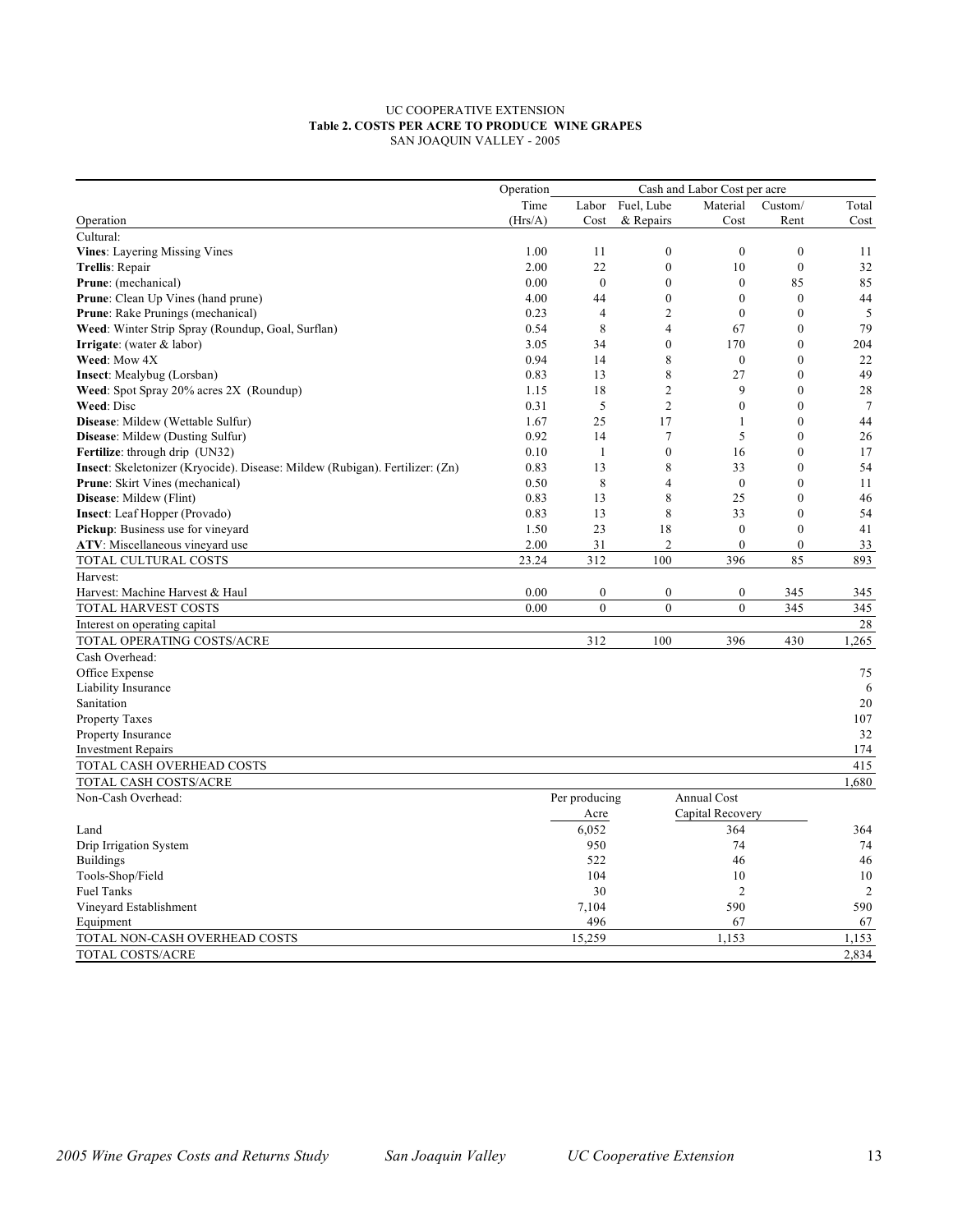#### UC COOPERATIVE EXTENSION **Table 3. COSTS AND RETURNS to PRODUCE WINE GRAPES** SAN JOAQUIN VALLEY - 2005

|                                         | Quantity/ |      | Price or  | Value or       | Your |
|-----------------------------------------|-----------|------|-----------|----------------|------|
|                                         | Acre      | Unit | Cost/Unit | Cost/Acre      | Cost |
| <b>GROSS RETURNS</b>                    |           |      |           |                |      |
| Wine Grapes                             | 12.00     | Ton  | 200.00    | 2,400          |      |
| OPERATING COSTS                         |           |      |           |                |      |
| Trellis System:                         |           |      |           |                |      |
| <b>Trellis Materials</b>                | 1.00      | acre | 10.00     | 10             |      |
| Custom:                                 |           |      |           |                |      |
| Prune Mechanical                        | 1.00      | acre | 85.00     | 85             |      |
| Machine Harvest                         | 1.00      | acre | 225.00    | 225            |      |
| Haul to Crusher                         | 12.00     | ton  | 10.00     | 120            |      |
| Herbicide:                              |           |      |           |                |      |
| Roundup Ultra Max                       | 1.66      | pint | 8.56      | 14             |      |
| Goal 2XL                                | 1.00      | pint | 16.21     | 16             |      |
| Surflan 4 AS                            | 2.64      | pint | 16.96     | 45             |      |
| Irrigation:                             |           |      |           |                |      |
| Water                                   | 30.00     | acin | 5.67      | 170            |      |
| Fungicide:                              |           |      |           |                |      |
| Wettable Sulfur                         | 6.00      | 1b   | 0.21      | 1              |      |
| Dusting Sulfur                          | 30.00     | 1b   | 0.18      | 5              |      |
| Rubigan EC                              | 4.00      | floz | 2.50      | 10             |      |
| Flint                                   | 1.50      | 0Z   | 16.49     | 25             |      |
| Fertilizer:                             |           |      |           |                |      |
| <b>UN32</b>                             | 40.00     | lb N | 0.41      | 16             |      |
| Neutral Zinc 50%                        | 5.00      | 1b   | 0.92      | 5              |      |
| Insecticide:                            |           |      |           |                |      |
| Lorsban 4E                              | 4.00      | pint | 6.86      | 27             |      |
| Kryocide                                | 6.00      | 1b   | 3.00      | 18             |      |
| Provado 1.6 Solupak                     | 0.75      | 0Z   | 43.96     | 33             |      |
| Labor (machine)                         | 15.71     | hrs  | 12.73     | 200            |      |
| Labor (non-machine)                     | 10.15     | hrs  | 11.05     | 112            |      |
| Fuel - Gas                              | 7.93      | gal  | 1.95      | 15             |      |
| Fuel - Diesel                           | 27.34     | gal  | 1.50      | 41             |      |
| Lube                                    |           |      |           | $\,$ 8 $\,$    |      |
| Machinery repair                        |           |      |           | 35             |      |
| Interest on operating capital $@$ 7.65% |           |      |           | 28             |      |
| TOTAL OPERATING COSTS/ACRE              |           |      |           | 1,265          |      |
| NET RETURNS ABOVE OPERATING COSTS       |           |      |           | 1,135          |      |
| Cash Overhead:                          |           |      |           |                |      |
| Office Expense                          |           |      |           | 75             |      |
| Liability Insurance                     |           |      |           | 6              |      |
| Sanitation                              |           |      |           | 20             |      |
| Property Taxes                          |           |      |           | 107            |      |
| Property Insurance                      |           |      |           | 32             |      |
| <b>Investment Repairs</b>               |           |      |           | 174            |      |
| TOTAL NON-CASH OVERHEAD COSTS           |           |      |           | 415            |      |
| TOTAL COSTS/ACRE                        |           |      |           | 1,680          |      |
| Non-Cash Overhead:                      |           |      |           |                |      |
| Land                                    |           |      |           | 364            |      |
| Drip Irrigation System                  |           |      |           | 74             |      |
| <b>Buildings</b>                        |           |      |           | 46             |      |
| Tools-Shop/Field                        |           |      |           | 10             |      |
| <b>Fuel Tanks</b>                       |           |      |           | $\overline{c}$ |      |
| Vineyard Establishment                  |           |      |           | 590            |      |
| Equipment                               |           |      |           | 67             |      |
| TOTAL NON-CASH OVERHEAD COSTS           |           |      |           | 1,153          |      |
| TOTAL COSTS/ACRE                        |           |      |           | 2,834          |      |
| NET RETURNS ABOVE TOTAL COSTS           |           |      |           | $-434$         |      |
|                                         |           |      |           |                |      |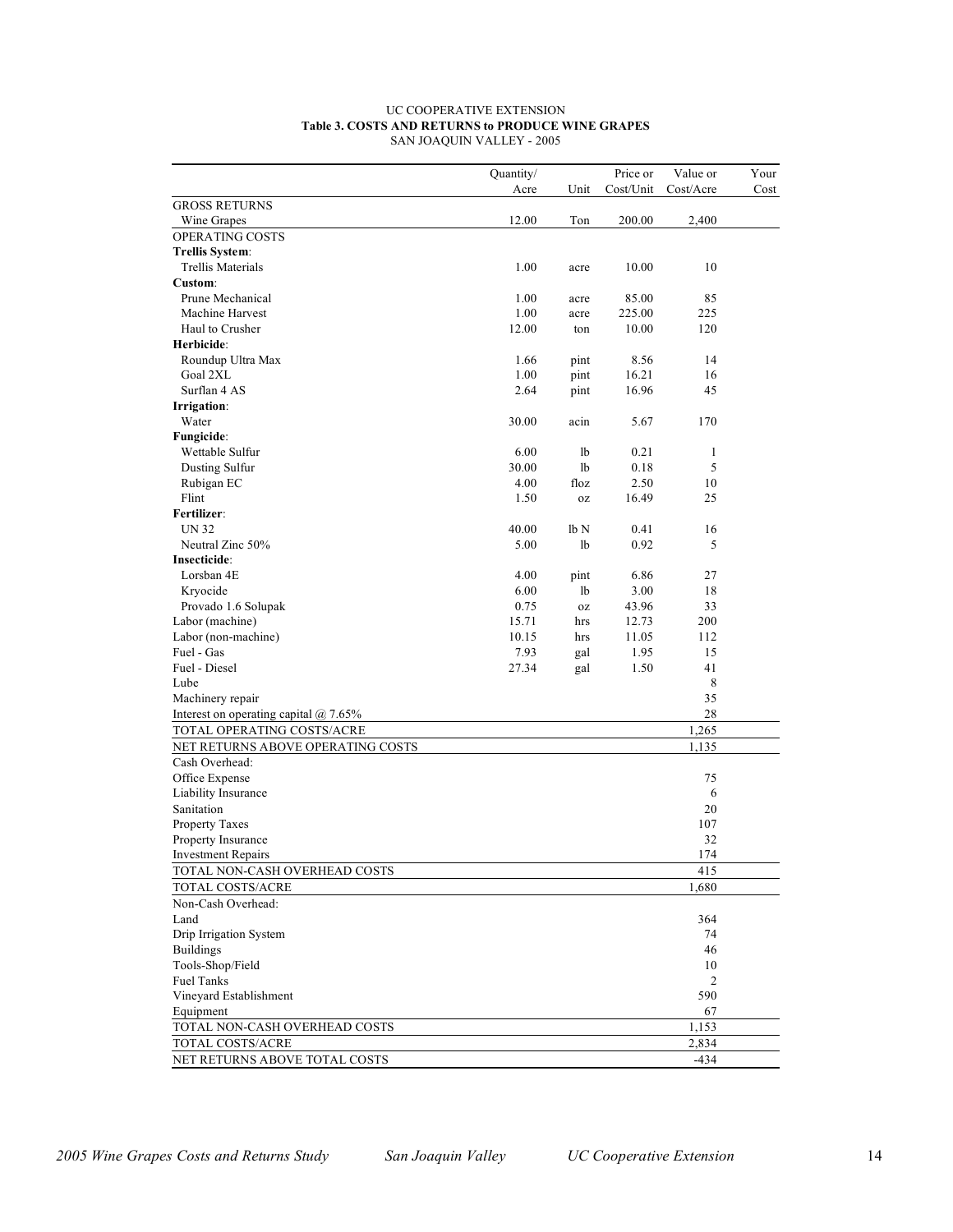#### UC COOPERATIVE EXTENSION **Table 4. MONTHLY CASH to PRODUCE WINE GRAPES** SAN JOAQUIN VALLEY - 2005

| Beginning JAN 05                                                      | <b>JAN</b>     | <b>FEB</b>     | <b>MAR</b>     | <b>APR</b>   | <b>MAY</b>     | <b>JUN</b>     | <b>JUL</b>     | AUG            | <b>SEP</b>     | OCT          | <b>NOV</b>     | <b>DEC</b>     | <b>TOTAL</b>   |
|-----------------------------------------------------------------------|----------------|----------------|----------------|--------------|----------------|----------------|----------------|----------------|----------------|--------------|----------------|----------------|----------------|
| Ending DEC 05                                                         | 05             | 05             | 05             | 05           | 05             | 05             | 05             | 05             | 05             | 05           | 05             | 05             |                |
| Cultural:                                                             |                |                |                |              |                |                |                |                |                |              |                |                |                |
| Vines: Layering Missing Vines                                         | 11             |                |                |              |                |                |                |                |                |              |                |                | 11             |
| Trellis: Repair                                                       | 32             |                |                |              |                |                |                |                |                |              |                |                | 32             |
| Prune (mechanical)                                                    | 85             |                |                |              |                |                |                |                |                |              |                |                | 85             |
| Prune: Clean Up Vines (hand prune)                                    | 44             |                |                |              |                |                |                |                |                |              |                |                | 44             |
| Prune: Rake Prunings (mechanical)                                     | 5              |                |                |              |                |                |                |                |                |              |                |                | 5              |
| Weed: Winter Strip Spray (Roundup, Goal, Surflan)                     |                | 79             |                |              |                |                |                |                |                |              |                |                | 79             |
| Irrigate: (water $&$ labor)                                           |                |                | 11             | 15           | 22             | 46             | 52             | 32             | 26             |              |                |                | 204            |
| Weed: Mow 4X (March includes shred prunings)                          |                |                | 8              |              | 5              | 5              |                | 5              |                |              |                |                | 22             |
| Insect: Mealybug, (Lorsban)                                           |                |                | 49             |              |                |                |                |                |                |              |                |                | 49             |
| Weed: Spot Spray 20% acres (Roundup)                                  |                |                |                | 14           |                |                | 14             |                |                |              |                |                | 28             |
| Weed: Disc                                                            |                |                |                |              |                |                |                |                |                |              |                |                | $\overline{7}$ |
| Disease: Mildew (Wettable Sulfur)                                     |                |                |                | 44           |                |                |                |                |                |              |                |                | 44             |
| Disease: Mildew (Dusting Sulfur)                                      |                |                |                | $\mathbf{Q}$ | 9              | 9              |                |                |                |              |                |                | 26             |
| Fertilize: through drip (UN32)                                        |                |                |                |              | 9              | 9              |                |                |                |              |                |                | 17             |
| Insect: Worms (Kryocide). Disease: Mildew (Rubigan). Fertilizer: (Zn) |                |                |                |              | 54             |                |                |                |                |              |                |                | 54             |
| Prune: Skirt Vines                                                    |                |                |                |              |                | 6              | 6              |                |                |              |                |                | 11             |
| Disease: Mildew (Flint)                                               |                |                |                |              |                | 46             |                |                |                |              |                |                | 46             |
| Insect: Leaf Hopper (Provado)                                         |                |                |                |              |                |                | 54             |                |                |              |                |                | 54             |
| Pickup: Business use for vineyard                                     | 3              | 3              | 3              | 3            | 3              | 3              | 3              | 3              | 3              | 3            | $\overline{3}$ | 3              | 41             |
| ATV 4WD: Miscellaneous vineyard use                                   |                | 3              | $\mathbf{3}$   | $\mathbf{3}$ | 3              | $\mathbf{3}$   | 3              | 3              | 3              | 3            | 3              | 3              | 33             |
| TOTAL CULTURAL COSTS                                                  | 184            | 85             | 74             | 94           | 104            | 126            | 132            | 43             | 32             | 6            | 6              | 6              | 893            |
| Harvest:                                                              |                |                |                |              |                |                |                |                |                |              |                |                |                |
| Harvest: Machine Harvest & Haul                                       |                |                |                |              |                |                |                | 345            |                |              |                |                | 345            |
| TOTAL HARVEST COSTS                                                   |                |                |                |              |                |                |                | 345            |                |              |                |                | 345            |
| Interest on operating capital $@$ 7.65%                               |                | $\overline{c}$ | $\overline{2}$ | 3            | $\mathfrak{Z}$ | $\overline{4}$ | 5              | 8              | $\mathbf{0}$   | $\mathbf{0}$ | $\mathbf{0}$   | $\overline{0}$ | 28             |
| TOTAL OPERATING COSTS/ACRE                                            | 185            | 87             | 76             | 97           | 108            | 131            | 137            | 395            | 32             | 6            | 6              | 6              | 1,265          |
| Cash Overhead:                                                        |                |                |                |              |                |                |                |                |                |              |                |                |                |
| Office Expense                                                        | 6              | 6              | 6              | 6            | 6              | 6              | 6              | 6              | 6              | 6            | 6              | 6              | 75             |
| Liability Insurance                                                   | 6              |                |                |              |                |                |                |                |                |              |                |                | 6              |
| Sanitation                                                            | $\overline{2}$ | $\overline{c}$ | $\overline{2}$ | 2            | $\overline{2}$ | $\overline{c}$ | $\overline{2}$ | $\overline{c}$ | $\overline{c}$ |              |                |                | 20             |
| Property Taxes                                                        | 54             |                |                |              |                |                | 54             |                |                |              |                |                | 107            |
| Property Insurance                                                    | 16             |                |                |              |                |                | 16             |                |                |              |                |                | 32             |
| <b>Investment Repairs</b>                                             | 15             | 15             | 15             | 15           | 15             | 15             | 15             | 15             | 15             | 15           | 15             | 15             | 174            |
| TOTAL CASH OVERHEAD COSTS/ACRE                                        | 99             | 23             | 23             | 23           | 23             | 23             | 93             | 23             | 23             | 21           | 21             | 21             | 415            |
| TOTAL CASH COSTS/ACRE                                                 | 284            | 110            | 99             | 120          | 131            | 154            | 230            | 418            | 55             | 27           | 27             | 27             | 1,680          |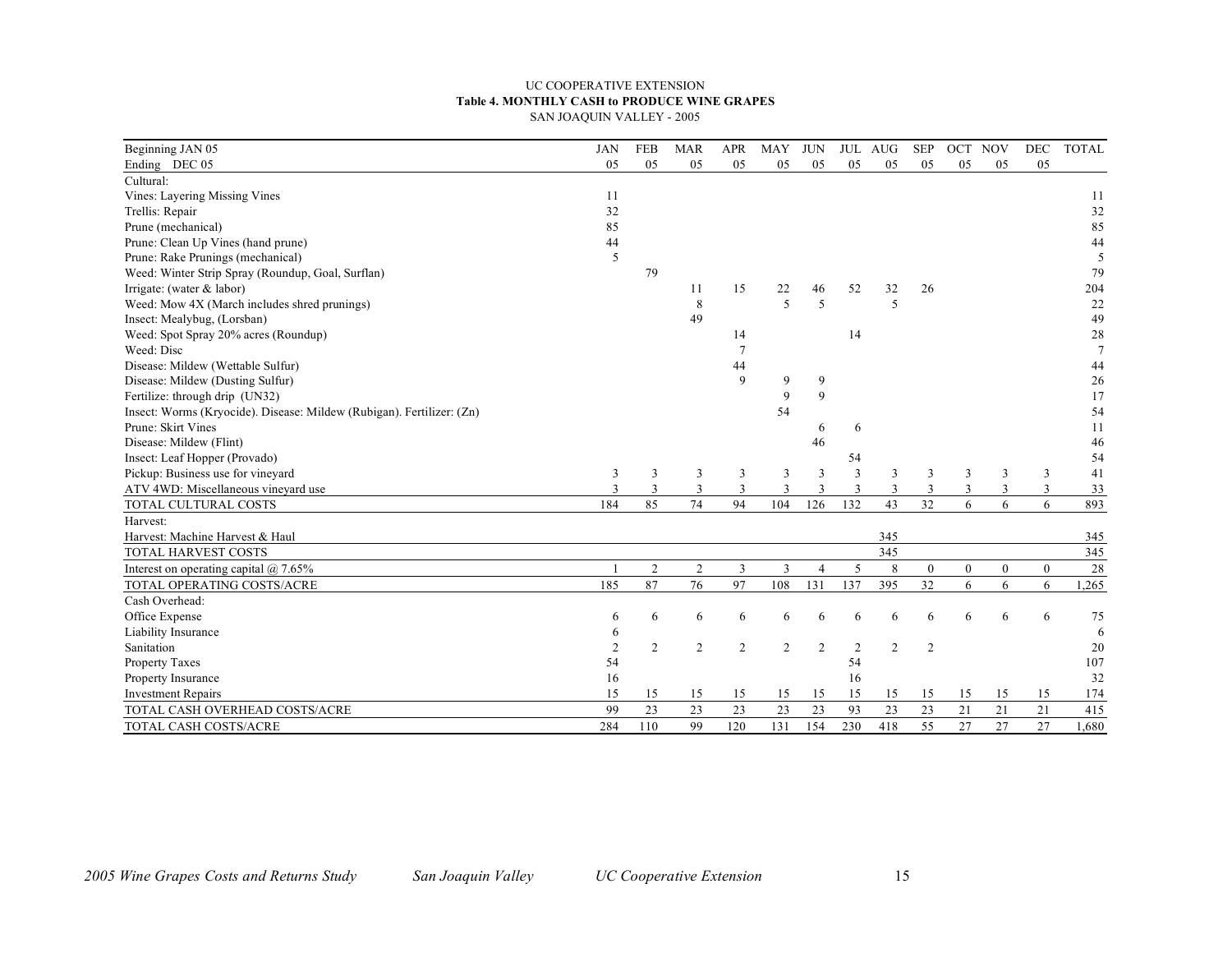#### UC COOPERATIVE EXTENSION **Table 5. RANGING ANALYSIS** SAN JOAQUIN VALLEY - 2005

### COSTS PER ACRE AT VARYING YIELD TO PRODUCE WINE GRAPES

|                                  |       |       |       | YIELD (ton/acre) |       |       |       |
|----------------------------------|-------|-------|-------|------------------|-------|-------|-------|
|                                  | 8.00  | 9.00  | 10.00 | 11.00            | 12.00 | 13.00 | 14.00 |
| <b>OPERATING COSTS:</b>          |       |       |       |                  |       |       |       |
| Cultural Cost                    | 893   | 893   | 893   | 893              | 893   | 893   | 893   |
| Harvest Cost                     | 305   | 315   | 325   | 335              | 345   | 355   | 365   |
| Interest on operating capital    | 27    | 27    | 28    | 28               | 28    | 28    | 28    |
| TOTAL OPERATING COSTS/ACRE       | 1,225 | 1,235 | 1,246 | 1,256            | 1,266 | 1,276 | 1,286 |
| <b>Total Operating Costs/ton</b> | 153   | 137   | 125   | 114              | 106   | 98    | 92    |
| <b>CASH OVERHEAD COSTS/ACRE</b>  | 415   | 415   | 415   | 415              | 415   | 415   | 415   |
| TOTAL CASH COSTS/ACRE            | 1.640 | 1.650 | 1,661 | 1,671            | 1.681 | 1.691 | 1,701 |
| <b>Total Cash Costs/ton</b>      | 205   | 183   | 166   | 152              | 140   | 130   | 122   |
| NON-CASH OVERHEAD COSTS/ACRE     | 1,153 | 1,153 | 1,153 | 1,153            | 1,153 | 1,153 | 1,153 |
| TOTAL COSTS/ACRE                 | 2,793 | 2,803 | 2,814 | 2,824            | 2,834 | 2,844 | 2,854 |
| Total Costs/ton                  | 349   | 311   | 281   | 257              | 236   | 219   | 204   |

#### NET RETURNS PER ACRE ABOVE OPERATING COSTS

| <b>PRICE</b>                  | YIELD (ton/acre) |        |        |        |       |       |       |  |  |  |  |
|-------------------------------|------------------|--------|--------|--------|-------|-------|-------|--|--|--|--|
| $\frac{\text{S}}{\text{ton}}$ | 8.00             | 9.00   | 10.00  | 11.00  | 12.00 | 13.00 | 14.00 |  |  |  |  |
| 100.00                        | $-425$           | $-335$ | $-246$ | $-156$ | -66   | 24    | 114   |  |  |  |  |
| 125.00                        | $-225$           | $-110$ | 4      | 119    | 234   | 349   | 464   |  |  |  |  |
| 150.00                        | $-25$            | 115    | 254    | 394    | 534   | 674   | 814   |  |  |  |  |
| 175.00                        | 175              | 340    | 504    | 669    | 834   | 999   | 1,164 |  |  |  |  |
| 200.00                        | 375              | 565    | 754    | 944    | 1,134 | 1.324 | 1,514 |  |  |  |  |
| 225.00                        | 575              | 790    | 1,004  | 1,219  | 1,434 | 1,649 | 1,864 |  |  |  |  |
| 250.00                        | 775              | 1.015  | 1.254  | 1,494  | 1,734 | 1.974 | 2,214 |  |  |  |  |

#### NET RETURNS PER ACRE ABOVE CASH COST

| <b>PRICE</b>                  | YIELD (ton/acre) |        |        |        |        |        |        |  |  |  |  |  |
|-------------------------------|------------------|--------|--------|--------|--------|--------|--------|--|--|--|--|--|
| $\frac{\text{S}}{\text{ton}}$ | 8.00             | 9.00   | 10.00  | 11.00  | 12.00  | 13.00  | 14.00  |  |  |  |  |  |
| 100.00                        | $-840$           | $-750$ | $-661$ | $-571$ | $-481$ | $-391$ | $-301$ |  |  |  |  |  |
| 125.00                        | $-640$           | $-525$ | $-411$ | $-296$ | $-181$ | -66    | 49     |  |  |  |  |  |
| 150.00                        | $-440$           | $-300$ | $-161$ | $-21$  | 119    | 259    | 399    |  |  |  |  |  |
| 175.00                        | $-240$           | $-75$  | 89     | 254    | 419    | 584    | 749    |  |  |  |  |  |
| 200.00                        | $-40$            | 150    | 339    | 529    | 719    | 909    | 1,099  |  |  |  |  |  |
| 225.00                        | 160              | 375    | 589    | 804    | 1.019  | 1,234  | 1,449  |  |  |  |  |  |
| 250.00                        | 360              | 600    | 839    | 1,079  | 1,319  | 1.559  | 1,799  |  |  |  |  |  |

#### NET RETURNS PER ACRE ABOVE TOTAL COST

| <b>PRICE</b>                  | YIELD (ton/acre) |          |          |          |          |          |          |  |  |  |  |
|-------------------------------|------------------|----------|----------|----------|----------|----------|----------|--|--|--|--|
| $\frac{\text{S}}{\text{ton}}$ | 8.00             | 9.00     | 10.00    | 11.00    | 12.00    | 13.00    | 14.00    |  |  |  |  |
| 100.00                        | $-1.993$         | $-1.903$ | $-1,814$ | $-1,724$ | $-1,634$ | $-1.544$ | $-1.454$ |  |  |  |  |
| 125.00                        | $-1,793$         | $-1,678$ | $-1,564$ | $-1,449$ | $-1,334$ | $-1,219$ | $-1,104$ |  |  |  |  |
| 150.00                        | $-1.593$         | $-1.453$ | $-1.314$ | $-1.174$ | $-1,034$ | -894     | $-754$   |  |  |  |  |
| 175.00                        | $-1,393$         | $-1,228$ | $-1,064$ | -899     | $-734$   | $-569$   | $-404$   |  |  |  |  |
| 200.00                        | $-1,193$         | $-1,003$ | $-814$   | $-624$   | $-434$   | $-244$   | $-54$    |  |  |  |  |
| 225.00                        | $-993$           | $-778$   | $-564$   | $-349$   | $-134$   | 81       | 296      |  |  |  |  |
| 250.00                        | $-793$           | $-553$   | $-314$   | $-74$    | 166      | 406      | 646      |  |  |  |  |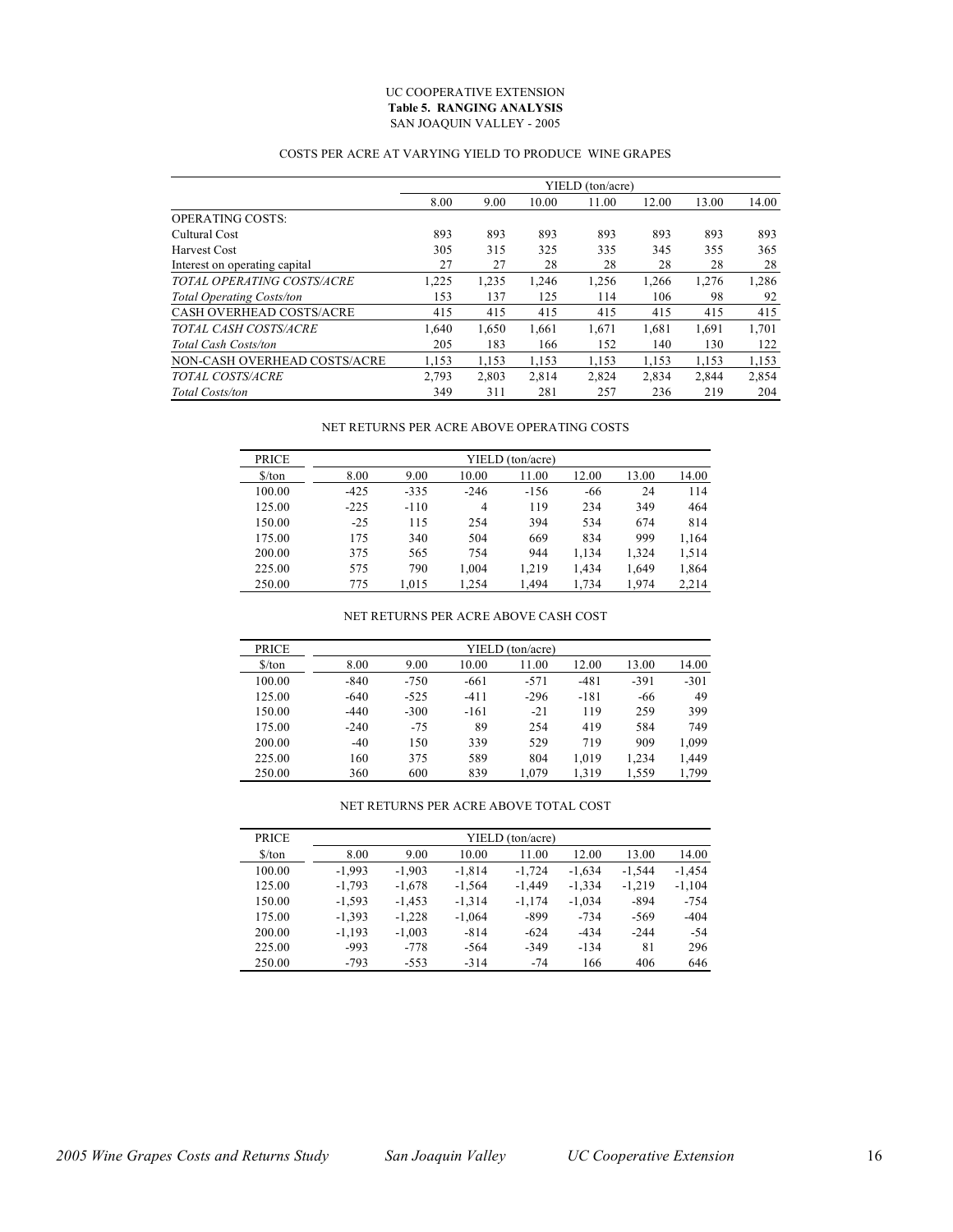#### UC COOPERATIVE EXTENSION **Table 6. WHOLE FARM ANNUAL EQUIPMENT, INVESTMENT,** SAN JOAQUIN VALLEY - 2005

|    |                          |        |                |         |          |        | Cash Overhead |        |  |
|----|--------------------------|--------|----------------|---------|----------|--------|---------------|--------|--|
|    |                          |        | Yrs            | Salvage | Capital  | Insur- |               |        |  |
| Yr | Description              | Price  | Life           | Value   | Recovery | ance   | Taxes         | Total  |  |
| 05 | 60HP 4WD Narrow Tractor  | 36,000 | 15             | 7,009   | 3,408    | 149    | 215           | 3,772  |  |
| 05 | ATV 4WD                  | 6,700  | 5              | 3,003   | 1,058    | 34     | 49            | 1,140  |  |
| 05 | <b>Brush Rake</b>        | 6,500  | 10             | 1,149   | 796      | 27     | 38            | 861    |  |
| 05 | Brush Shredder 6 ft      | 9,000  | 15             | 864     | 890      | 34     | 49            | 974    |  |
| 05 | Cane Cutter              | 2,500  | 20             | 130     | 215      | 9      | 13            | 237    |  |
| 05 | Disc - Tandem 8 ft       | 6,800  | 10             | 1,203   | 833      | 28     | 40            | 901    |  |
| 05 | Duster - 3 Pt            | 5,000  | 5              | 1,629   | 898      | 23     | 33            | 954    |  |
| 05 | Mower-Rotary 6 ft        | 2,050  | 10             | 363     | 251      | 8      | 12            | 272    |  |
| 05 | Vine Sprayer 500 gal     | 20,378 | 5              | 6,638   | 3,662    | 94     | 135           | 3,890  |  |
| 05 | Pickup Truck 1/2 Ton     | 26,000 | $\overline{7}$ | 9,863   | 3,484    | 124    | 179           | 3,788  |  |
| 05 | Sprayer ATV 20 gal       | 350    | 10             | 62      | 43       |        | 2             | 46     |  |
| 05 | Weed Sprayer 3PT 100 gal | 3,500  | 10             | 619     | 429      | 14     | 21            | 464    |  |
|    | <b>TOTAL</b>             | 124778 |                | 32,532  | 15,968   | 545    | 787           | 17,300 |  |
|    | 60% of New Cost *        | 74,867 |                | 19,519  | 9,581    | 327    | 472           | 10,380 |  |

#### ANNUAL EQUIPMENT COSTS

\* Used to reflect a mix of new and used equipment.

#### ANNUAL INVESTMENT COSTS

|                         |           |      |         |          | Cash Overhead |       |          |        |
|-------------------------|-----------|------|---------|----------|---------------|-------|----------|--------|
|                         |           | Yrs  | Salvage | Capital  | Insur-        |       |          |        |
| Description             | Price     | Life | Value   | Recovery | ance          | Taxes | Repairs  | Total  |
| Building 2,400 sqft     | 60,000    | 20   |         | 5,235    | 208           | 300   | 1,200    | 6,943  |
| Drip Irrigation System  | 38,000    | 25   |         | 2,975    | 132           | 190   | 760      | 4,057  |
| Vineyard Establishment  | 284,160   | 22   |         | 23,619   | 985           | 1,421 | 5,683    | 31,707 |
| Fuel Tanks 2-250 gal    | 3,500     | 30   | 350     | 250      | 13            | 19    | 70       | 353    |
| Land                    | 696,000   | 25   | 696,000 | 41,830   | $\mathbf{0}$  | 6,960 | $\Omega$ | 48,790 |
| Tools: Shop/Field       | 12,000    | 15   | 1,133   | 1,188    | 46            | 66    | 240      | 1,539  |
| <b>TOTAL INVESTMENT</b> | 1,093,660 |      | 697,483 | 75,097   | 1,383         | 8,956 | 7,953    | 93,389 |

#### ANNUAL BUSINESS OVERHEAD COSTS

|                       | Units/ |      | Price/ | Total |
|-----------------------|--------|------|--------|-------|
| Description           | Farm   | Unit | Unit   | Cost  |
| Liability Insurance   | 115    | acre | 5 74   | 660   |
| Office Expense        | 115    | acre | 75.00  | 8,625 |
| <b>Sanitation Fee</b> | 115    | acre | 20.43  | 2,349 |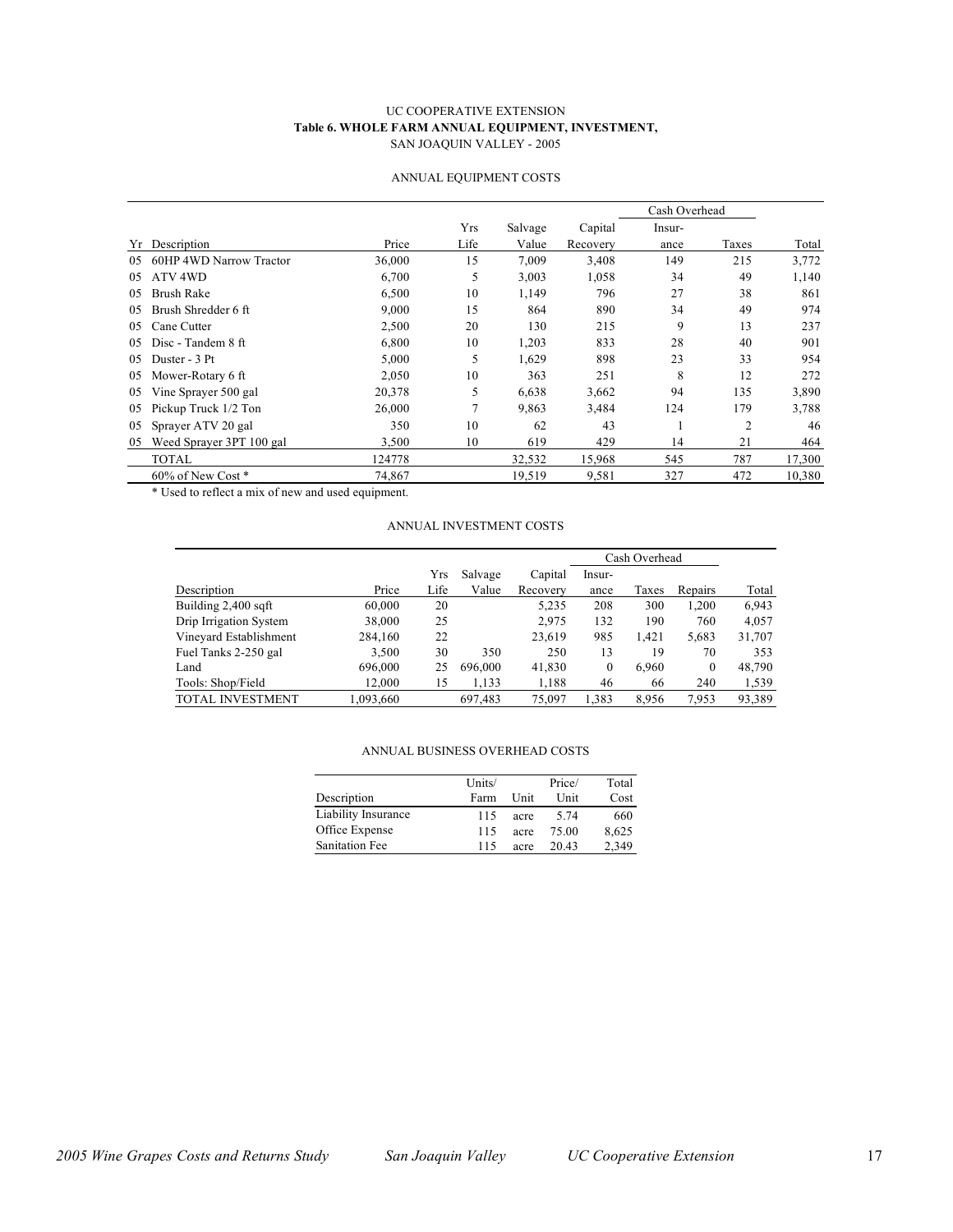#### UC COOPERATIVE EXTENSION **Table 7. HOURLY EQUIPMENT COSTS** SAN JOAQUIN VALLEY - 2005

|                             |        | <b>COSTS PER HOUR</b> |        |           |         |           |       |           |  |  |
|-----------------------------|--------|-----------------------|--------|-----------|---------|-----------|-------|-----------|--|--|
|                             | Actual | Cash Overhead         |        | Operating |         |           |       |           |  |  |
|                             | Hours  | Capital               | Insur- |           |         | Fuel $\&$ | Total | Total     |  |  |
| <b>Yr</b> Description       | Used   | Recovery              | ance   | Taxes     | Repairs | Lube      | Oper. | Costs/Hr. |  |  |
| 05 60HP 4WD Narrow Tractor  | 1,066  | 1.96                  | 0.08   | 0.12      | .89     | 5.08      | 5.97  | 8.09      |  |  |
| 05 ATV 4WD                  | 400    | 1.59                  | 0.05   | 0.07      | 0.50    | 0.75      | 1.25  | 2.96      |  |  |
| 05 Brush Rake               | 250    | 1.91                  | 0.06   | 0.09      | 0.91    | 0.00      | 0.91  | 2.98      |  |  |
| 05 Brush Shredder 6 ft      | 131    | 4.03                  | 0.15   | 0.22      | 4.04    | 0.00      | 4.06  | 8.47      |  |  |
| 05 Cane Cutter              | 100    | 1.29                  | 0.05   | 0.08      | 0.95    | 0.00      | 0.95  | 2.38      |  |  |
| 05 Disc - Tandem 8 ft       | 200    | 2.51                  | 0.08   | 0.12      | 1.10    | 0.00      | 1.10  | 3.81      |  |  |
| 05 Duster - 3 Pt            | 240    | 2.25                  | 0.06   | 0.08      | 0.73    | 0.00      | 0.73  | 3.12      |  |  |
| 05 Mower-Rotary 6 ft        | 200    | 0.75                  | 0.03   | 0.04      | 0.98    | 0.00      | 0.98  | 1.79      |  |  |
| 05 Vine Sprayer 500 gal     | 401    | 5.49                  | 0.14   | 0.20      | 3.59    | 0.00      | 3.59  | 9.42      |  |  |
| 05 Pickup Truck 1/2 Ton     | 285    | 7.34                  | 0.26   | 0.38      | 1.91    | 10.28     | 12.19 | 20.16     |  |  |
| 05 Sprayer ATV 20 gal       | 150    | 0.17                  | 0.01   | 0.01      | 0.10    | 0.00      | 0.10  | 0.28      |  |  |
| 05 Weed Sprayer 3PT 100 gal | 200    | 1.28                  | 0.04   | 0.06      | 0.61    | 0.00      | 0.61  | 1.99      |  |  |